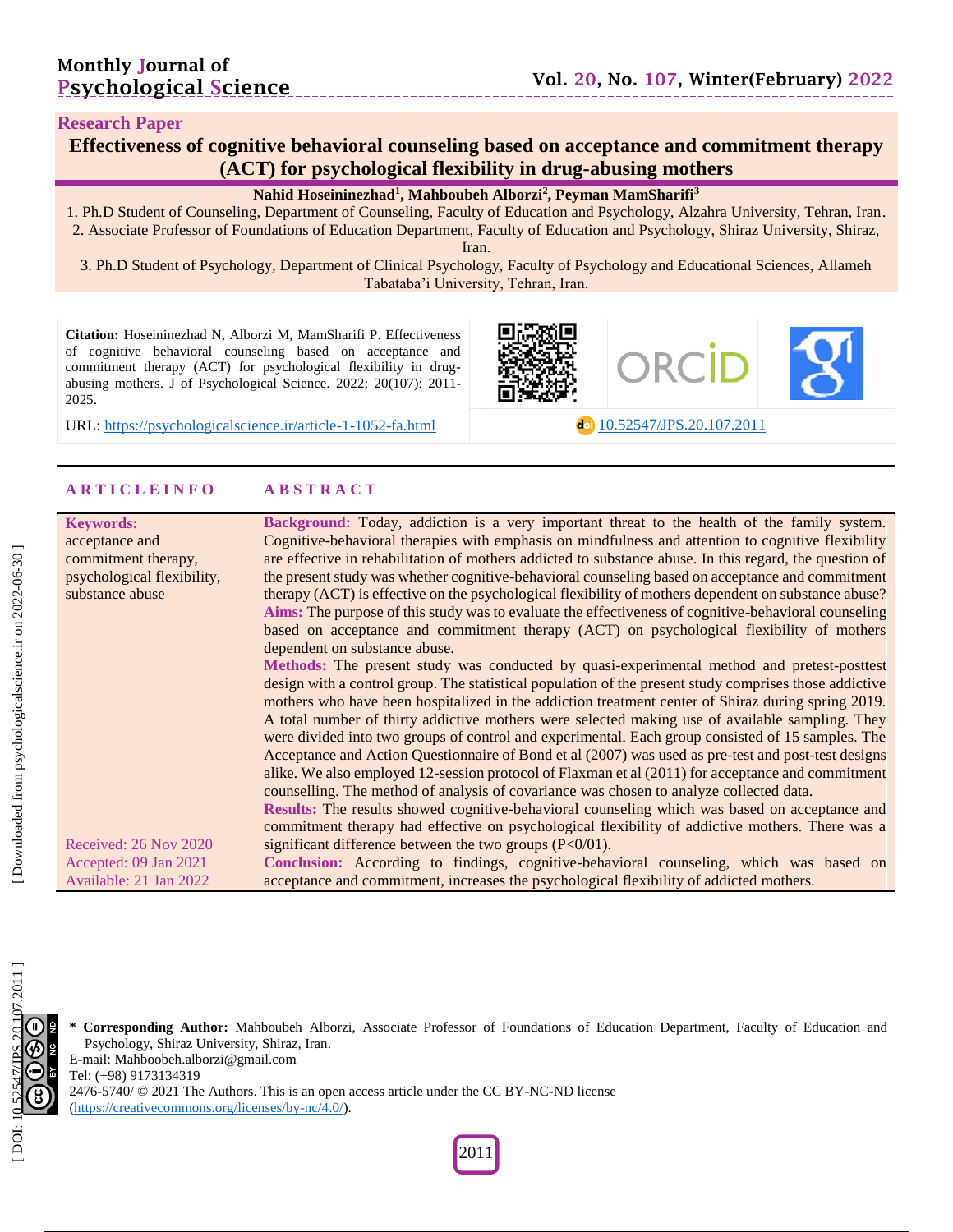## **Extended Abstract**

## **Introduction**

Drug abuse is one of the significant biological, psychological and social problems that is now recognized as a global problem (Anderson, 2018; Nederland and Lyons, 2018). Drug addiction is defined as a multitude of negative consequences of drug use, which are becoming more rife every day, and the world has faced astonishing statistics on the prevalence of this phenomenon in the last decade (Sohrabi, Mamsharifi, Rafezi and Aazami, 2018; Besharat, Haeri and Moghaddamzadeh, 2018). Between 162 and 324 million people worldwide have used drugs in at least the past year (Aryan et al., 2020). Although drug use and addiction are more rampant among men than women, female addicts are more vulnerable to be physical and sexual abuse than men (Sadeghi Fasaei and Jahandar Lashaki, 2020; Ghaderi, Nouri and Karimi, 2017). Moreover, due to the greater role and responsibility of women in the socialization of the new generation, addiction among women as the pillar and foundation of the family has an impact on both the family and society way more than addiction among men (Mohsenzadeh, Hashemzehi and Maadani, 2019). In addition to complications such as illness and death, women's drug use is of more significance than men's because of the potential for pregnancy and therefore the risk to their fetus (low birth weight, preterm delivery, malnutrition, miscarriage or abandoned child syndrome. Therefore, women are an important group in planning treatment for addicts (Rahimi Movaghar, Malayerikhah Langeroudi, Delbarpour Ahmadi and Amin Esmaeili, 2011).

One of the factors that can increase people's ability to fight addiction is psychological flexibility (Khodayarifard, Hejazi and Hosseininejad, 2015). Psychological flexibility refers to the ability to be in touch with the present time and to be able to change or insist on one's current behavior based on what is expected of him or her in a particular situation, a behavior that aligns with one's personal values (Wang et al., 2017).

Sharifi, Mousavi and Hassani (2018) conducted a study entitled The Diagnostic Role of the

Reinforcement Sensitivity Model, Emotional Regulation Process Strategies, and Cognitive Flexibility in Diagnosing Internet Addicts. Findings showed that negative cognitive reassessment and flexibility and activation system, inhibition system and suppression positively had the strongest relationship with the present function, respectively, and differentiated the groups from each other.

In general, cognitive flexibility, emotional regulatory process strategies, and the sensitivity of activation and inhibition systems are important factors in distinguishing Internet addicts from normal individuals. One of these interventions is treatment based on acceptance and commitment, which is considered as one of the third generation cognitive behavioral interventions (Wayne, 2019).

The first generation cognitive therapy sessions focus too much on the client's mental arguments, which try to bring the client's thinking closer to reality by modifying and changing it from illogical to logical (Haze and Hoffman, 2017). But acceptance and commitment -based psychotherapy combined with mindfulness is an experience -based psychological intervention that uses awareness-based and acceptance -based strategies along with commitment and behavior change strategies to increase psychological flexibility (Haj Seyyed Javadi, 2019). Therefore, given the above points, counseling based on acceptance and commitment counts as a new generation of cognitive -behavioral therapies that consider increasing psychological flexibility as the goal of therapy. Despite the importance of this type of counseling, less research has been done inside Iran to confirm this claim; therefore, the aim of this study was to evaluate the effectiveness of acceptance- and commitment -based counseling on flexibility in drug addicted mothers and the researchers sought to answer the research question of whether cognitive behavioral counseling based on acceptance and commitment therapy (ACT) is effective on the psychological flexibility of mothers addicted to drug abuse.

### **Method**

The methodology used by the research is quasi experimental, pre -test and post test designs with the control group. The study population includes all drug -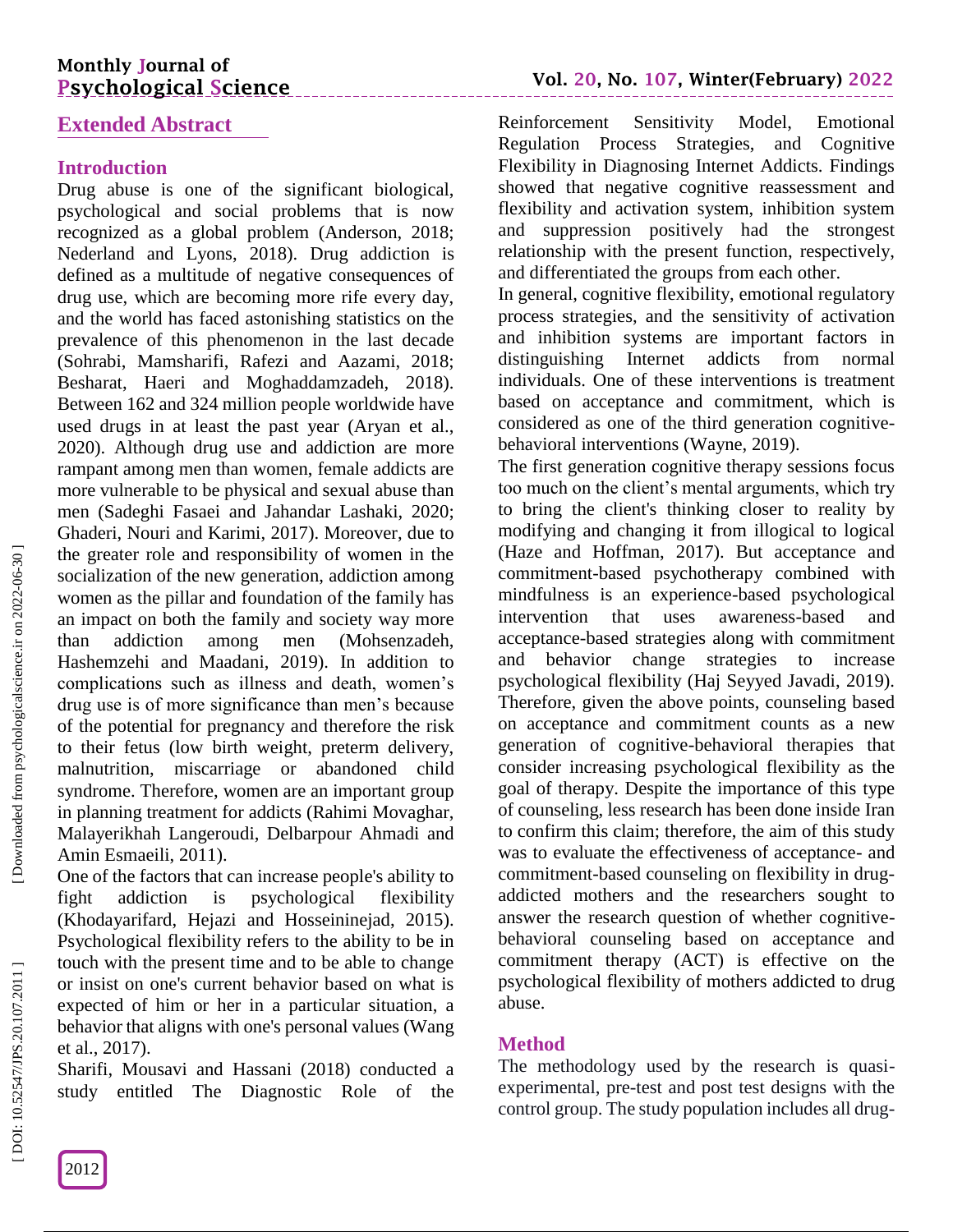addicted mothers at addiction treatment camps of Shiraz during the spring of 2020, of which 30 addicts were selected using the sampling method. They were divided into two groups: the experimental group (15 people) and the control group (15 people). The acceptance - and commitment -based behavioral cognitive counseling was held in 12 sessions within 6 weeks. Each session was held in a group and lasted 90 minutes. The prongs of the sessions of acceptance and commitment behavioral cognitive counseling included: a review of the history of the problem and the formulation of the client; explanation of the acceptance and commitment therapy; reaching creative hopelessness and practicing values clarification and mindfulness; discussion of satisfaction with pain; and motivation and motivation -related activity. At the end, a retest was conducted in the second measurement.

# **Tools**

Acceptance and Action Questionnaire: This scale was developed by Bond et al. (2007, quoted by Abbasi et al. 2012) and it has 12 items. The scale measures a construct that is about diversity, acceptance, experimental avoidance and psychological flexibility. Each item is scored on a four -point Likert scale ranging from. 1 (strongly disagree) to 5 (strongly

agree). A score of 12 to 24 shows low psychological flexibility while a score of 25 to 36 indicates medium psychological flexibility and 36 to 60 is very good psychological flexibility. In the research by Abbasi et al. (2012).

The mean alpha coefficient was 0.84 and the reliability of the retest between 3 and 12 months was 0.81 and 0.79, respectively, and in the present study the Cronbach's alpha was 0.75.

In data analysis, in addition to calculating descriptive indices in the control and experimental groups, inferential indices were calculated by univariate analysis of covariance. Necessary calculations were performed using Spss -24 software.

### **Results**

The mean age of the experimental group was 28 years and that of the control group was 30 years. Also, the level of education of the experimental and control groups was almost the same (high school diploma and above).

Table 1 shows the indicators of tendency toward the center and the distribution of psychological flexibility in the experimental and control groups, as well as the pre -test and post -test stages.

|  | Table 1. Descriptive statistics of psychological flexibility between experimental and control groups in pre-test and post-test |  |
|--|--------------------------------------------------------------------------------------------------------------------------------|--|
|  |                                                                                                                                |  |

| Variable                  |              |       | Pre-test           | Post-test |                    |  |
|---------------------------|--------------|-------|--------------------|-----------|--------------------|--|
|                           | Groups       | Mean  | Standard deviation | Mean      | Standard deviation |  |
| Psychological flexibility | Control      | 14.40 | .68                | 16.93     | 2.52               |  |
|                           | Experimental | 14.20 | 2.07               | 26.53     | 1.92               |  |

Table 1 shows the information about the mean and standard deviation of the scores of psychological flexibility of both experimental and control groups in pre -test and post -test.

The use of covariance analysis requires the observance of assumptions. Therefore, the assumptions were examined. The non -significance of Levin test in the psychological flexibility variable (F= 0.11) indicates that the same assumption of variance holds ( $p > 0.05$ ). On the other hand, the nonsignificance of the box value for the psychological

flexibility variable (Box's=  $14.14$ ) also indicates the homogeneity of the covariance matrix, as one of the assumptions of the analysis of covariance  $(p > 0.05)$ . The Kalmogorov -Smirnov test with (statistics of 0.29 and p < 0.05) to evaluate the normality of the distribution of scores of psychological flexibility indicated that this variable was normal; therefore, considering the assumptions of using the analysis of covariance test, this test was used to analyze the findings.

**Table 2 . Analysis of covariance related to the effects of acceptance - and commitment -based counseling on psychological flexibility**

|                                          | Total squares | Mean of squares |        | S1Q  | <b>Test capability</b> |
|------------------------------------------|---------------|-----------------|--------|------|------------------------|
| Effect of psychological flexibility test | 0.672         | 0.672           |        |      | 0.005                  |
| Intervention effect                      | 686.78        | 686.78          | 132.45 | 0.01 | $0.83\,$               |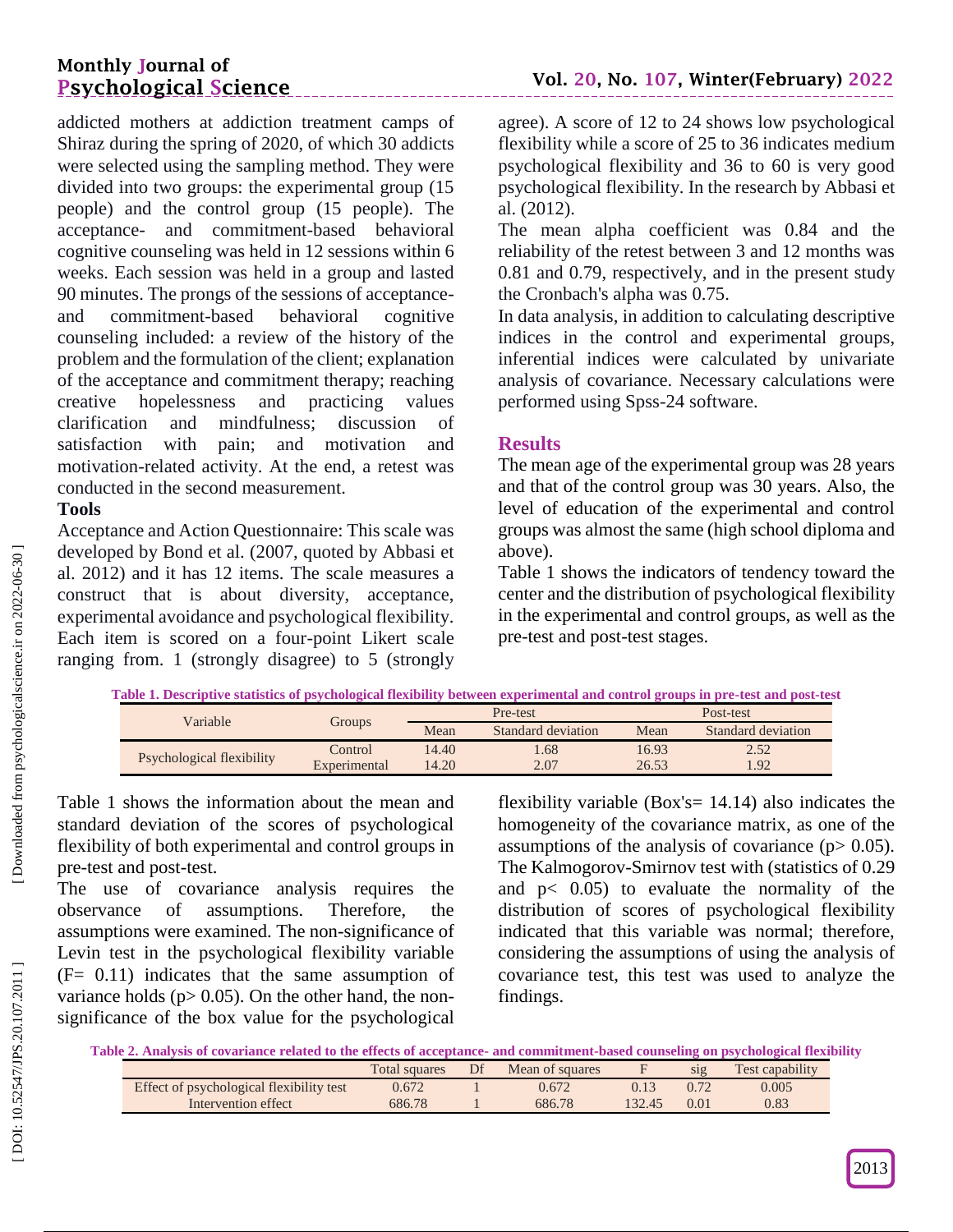Given Table 2 and with emphasis on the value of F obtained in the source of group changes  $(F = 132.45)$ at the level  $(p \le 0.05)$  which is in line with the effects of acceptance and commitment counseling, we can assert that acceptance - and commitment -based counseling has an impact on the psychological flexibility of drug -addicted mothers. Meanwhile, considering the means of the two groups and the amount of Eta squared, we conclude that 0.83 variance of drug -addicted mothers ' psychological flexibility is explained by the presence or absence of acceptance and commitment group counseling sessions. The analysis of the univariate covariance showed that there was a significant difference between experimental and control groups in terms of psychological flexibility.

\_\_\_\_\_\_\_\_\_\_\_\_\_\_\_\_\_\_\_\_\_

### **Conclusion**

The present study aimed to evaluate the effectiveness of cognitive -behavioral counseling based on acceptance and commitment (ACT) with regard to the psychological flexibility of drug -addicted mothers. The research hypothesis that acceptance and commitment counseling increases psychological resilience in drug -addicted mothers was confirmed. The results of this research were consistent with the results of previous studies (Ahmadian, Jedi Pour and Ahmadian, 2020; Khodayari Fard, Hejazi and Hosseini Nejad, 2015; Mendes et al., 2014; Kalantari Hormozi, Bijani and Hosseini Nejad, 2014; Kiani, Ghasemi and Poor Abbas, 2012; Petersen and Zettle, 2009).

In explaining these results, it can be acknowledged that since psychological flexibility is the goal of cognitive -behavioral therapy based on acceptance and commitment, it is expected that this type of therapy will be more effective in improving psychological flexibility than cognitive -behavioral therapy. Acceptance - and commitment -based therapy has been shown to be beneficial in drug abuse -related disorders (Thurston, Hall, Timmerman, & Amerik, 2017).

In fact, from the perspective of acceptance and commitment therapy, all seemingly functionally different disorders share a common feature, and that is individual efforts to verify or reduce annoying personal events, which is called experimental

avoidance. (Smith, Smith and Diamond, 2019). Acceptance and commitment therapy builds on the premise that avoiding certain unpleasant experiences (thoughts, feelings, and emotions) is pervasive, which is pathogenic and leads to withdrawal from treatment and overuse of narcotics (Stones, Masuda and Wilson, 2012).

In fact, drug or alcohol abuse show additional ways to avoid or escape from unpleasant personal events (Bayat and Bayat, 2015). Acceptance- and commitment -based therapy seeks to shift the goal from avoiding unpleasant emotions to the full experience of those emotions. These experiences serve to achieve valuable personal goals (Fanaei and Sajjadian, 2016).

The goal of treatment is the ability to develop acceptance -related skills to reduce avoidance and increase cognitive and behavioral flexibility. Acceptance in acceptance - and commitment -based therapy does not mean seeking unpleasant feelings and experiences and tolerating or resisting them, but it means the desire to experience anxious feelings and experiences that a person faces in the process of behavior based on their values. Thus, acceptance is opposed to experimental avoidance, which is one of the main components of psychological inflexibility (Flexman, Blackoldage and Bond, 2019).

Thus, the results of this study expand our understanding of the effectiveness of acceptance - and commitment -based counseling in drug -addicted mothers. One of the limitations of this study is the limited access to a large community of mothers suffering from drug abuse and the impossibility of selecting a random sample. The researchers recommend that a behavioral cognitive counseling program based on acceptance and commitment therapy be used by other researchers to test its effectiveness in other psychological components. It is also recommended that psychologists and counselors use this program in addiction treatment clinics to reduce drug abuse.

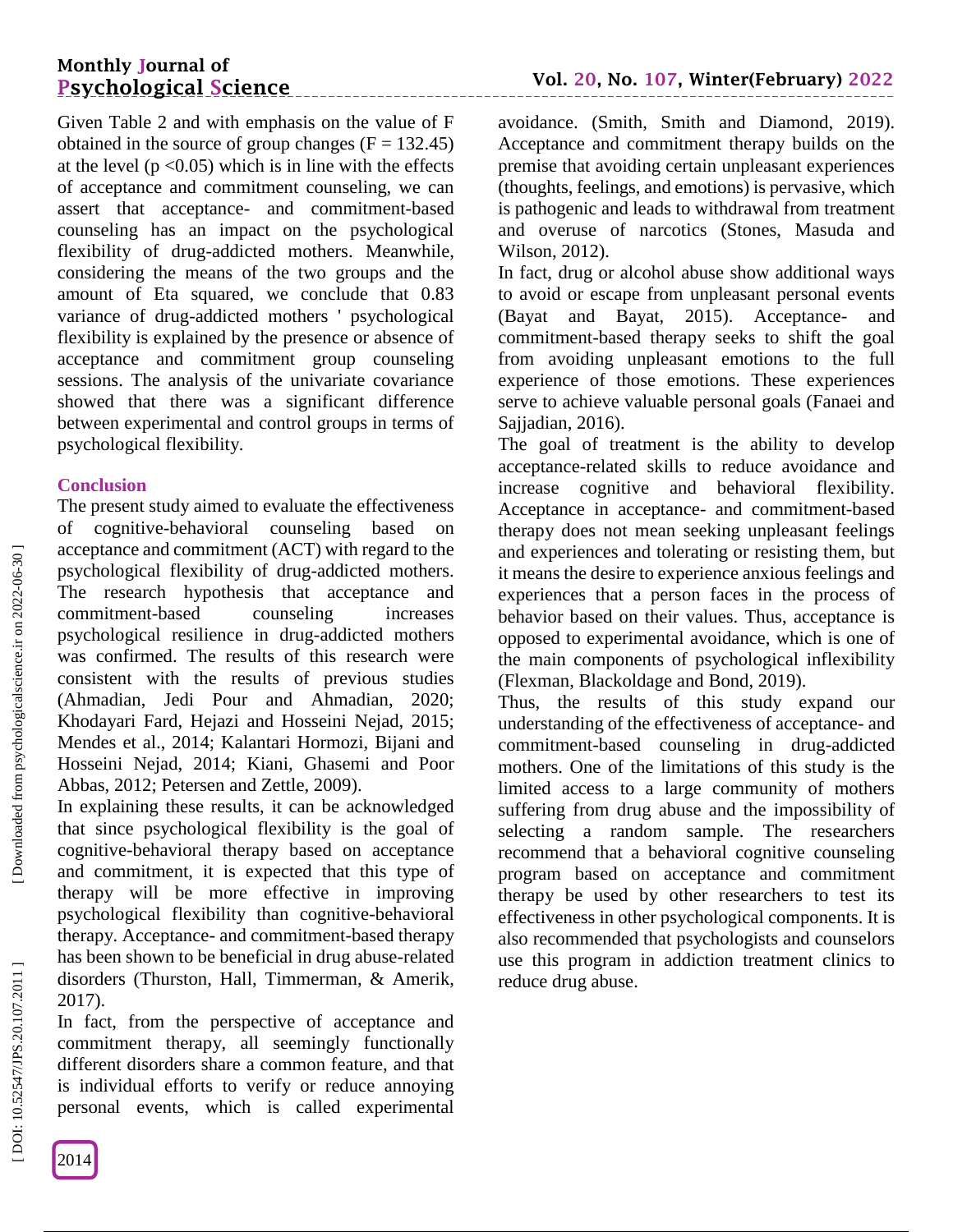#### **Ethical Considerations**

**Compliance with ethical guidelines:** This article is taken from the first author's master thesis and submitted with the knowledge of all other authors.

**Funding:** This research is an independent research that has been done without the financial support of a specific organization.

**Authors' contribution:** The first author of this research is the main researcher. The second author of the research is the supervisor of the dissertation and the third author is the statistical analyst of the research.

**Conflict of interest:** There was no conflict of interest.

**Acknowledgments:** We sincerely thank all the officials of Shiraz addiction treatment camps who cooperated with researchers during the project.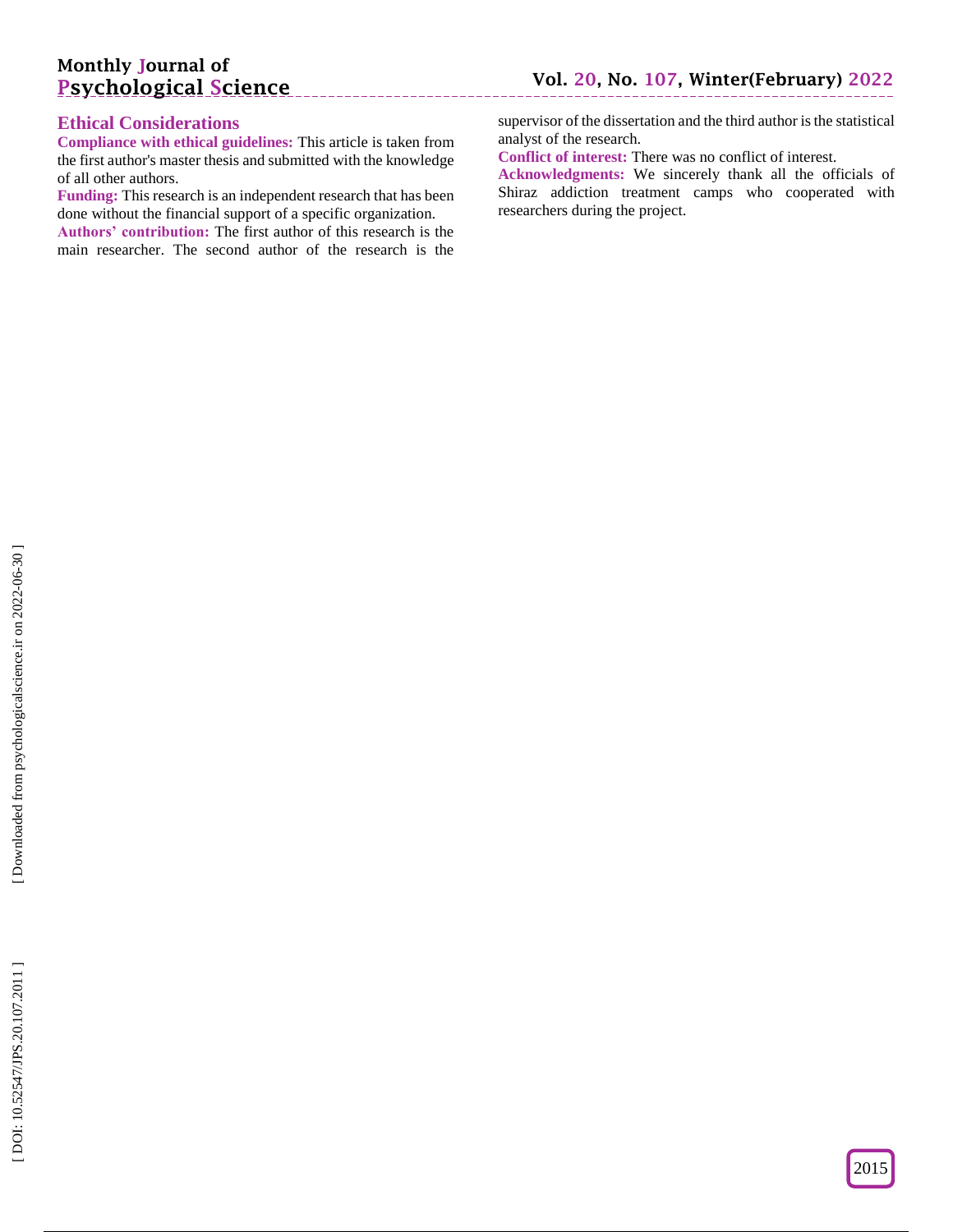**مقاله پژوهشی**

**اثربخشی مشاوره شناختی رفتاری مبتنی بر درمان پذیرش و تعهد (ACT) بر انعطاف<b>پذیری روانشناختی مادران وابسته به سوءمصرف مواد**

## **ناهید حسینینژاد 6 ، محبوبه البرزی\* 0 ، پیمان مامشریفی**

**ناهید حسینینژاد'، محبوبه البرزی\*'، پیمان مامشریفی ''**<br>. دانشجوی دکتری مشاوره، گروه مشاوره، دانشکده علومتربیتی و روانشناسی، دانشگاه الزهرا، تهران، ایران. ۱. دانشجوی د کتری مشاوره، گروه مشاوره، دانشکده علومتربیتی و روانشناسی، دانشکاه الزهرا، تهران، ایران.<br>۲. دانشجوی دکتری روانشناسی، گروه روانشناسی بالینی، دانشکده علومتربیتی و روانشناسی، دانشگاه شیراز، شیراز، ایران<br>۳. دانشجو

| مشخصات مقاله              | چکیده                                                                                                                                    |
|---------------------------|------------------------------------------------------------------------------------------------------------------------------------------|
| كليدواژهها:               | زهینه: امروزه اعتیاد یک تهدید بسیار مهم برای سلامت نظام خانواده به حساب میآید. درمانهای شناختی رفتاری با تأکید بر ذهنآگاهی               |
| درمان پذیرش و تعهد،       | و توجه بر انعطاف پذیری شناختی در بازتوانی مادران وابسته به سوءمصرف مواد مؤثر میباشند. دراین راستا سؤال پژوهش حاضر این بودآیا             |
| انعطاف پذیری روانشناختی،  | مشاوره شناختی رفتاری مبتنی بر درمان پذیرش و تعهد (ACT) بر انعطافپذیری روانشناختی مادران وابسته به سوءمصرف مواد، مؤثر است؟                |
| سوءمصرف مواد              | هدف: هدف پژوهش حاضر بررسی اثربخشی مشاوره شناختی رفتاری مبتنی بر درمان پذیرش و تعهد (ACT) بر انعطاف پذیری روانشناختی                      |
|                           | مادران وابسته به سوءمصرف مواد بود.                                                                                                       |
|                           | <b>روش: پ</b> ژوهش حاضر به شیوهی شبهآزمایشی و طرح پیشآزمون – پسآزمون با گروه گواه انجام شد. جامعه آماری این پژوهش مادران                 |
|                           | وابسته به سوءمصرف مواد بستری در کمپهای ترک اعتیاد شهر شیراز در طول بهار سال ۱۳۹۸ بودند. با استفاده از روش نمونهگیری در                   |
|                           | دسترس ۳۰ مادر وابسته به سوءمصرف مواد انتخاب شد و در دو گروه آزمایش (۱۵ نفر) و گروه گواه (۱۵ نفر) جایگزین شدند. از پرسشنامه               |
|                           | پذیرش و عمل باند و همکاران (۲۰۰۷) به عنوان پیشآزمون – پسآزمون و از پروتکل ۱۲ جلسهای فلکسمن و همکاران (۲۰۱۱) برای                         |
|                           | جلسات مشاوره مبتنی بر پذیرش و تعهد در این پژوهش استفاده شد. دادهها با استفاده از آزمون تحلیل کوواریانس تجزیه و تحلیل شد.                 |
|                           | <b>یافتهها:</b> نتایج تحلیل دادهها حاکی از آن بود که مشاوره شناختی رفتاری مبتنی بر پذیرش و تعهد بر انعطاف پذیری روانشناختی مادران وابسته |
| دريافت شده: ١٣٩٩/٠٩/٠٩    | به سوءمصرف مواد مؤثر بوده و بین دو گروه تفاوت معناداری وجود داشته است (۰/۰۱- p<).                                                        |
| بِذَيرفته شده: ١٣٩٩/١٠/٢٠ | <b>نتیجه گیری:</b> با توجه به نتایج این پژوهش مشاوره شناختی رفتاری مبتنی بر درمان پذیرش و تعهد، انعطافپذیری روانشناختی را در مادران      |
| منتشر شده: ۱۴۰۰/۱۱/۰۱     | وابسته به سوءمصرف افزایش میدهد.                                                                                                          |
|                           |                                                                                                                                          |
|                           | * <b>نویسنده هسئول:</b> محبوبه البرزی، دانشیار مبانی تعلیم و تربیت، دانشکده علوم¤ربیتی و روانشناسی، دانشگاه شیراز، شیراز، ایران.         |

تلفن: 10023030300

Mahboobeh.alborzi@gmail.com :رایانامه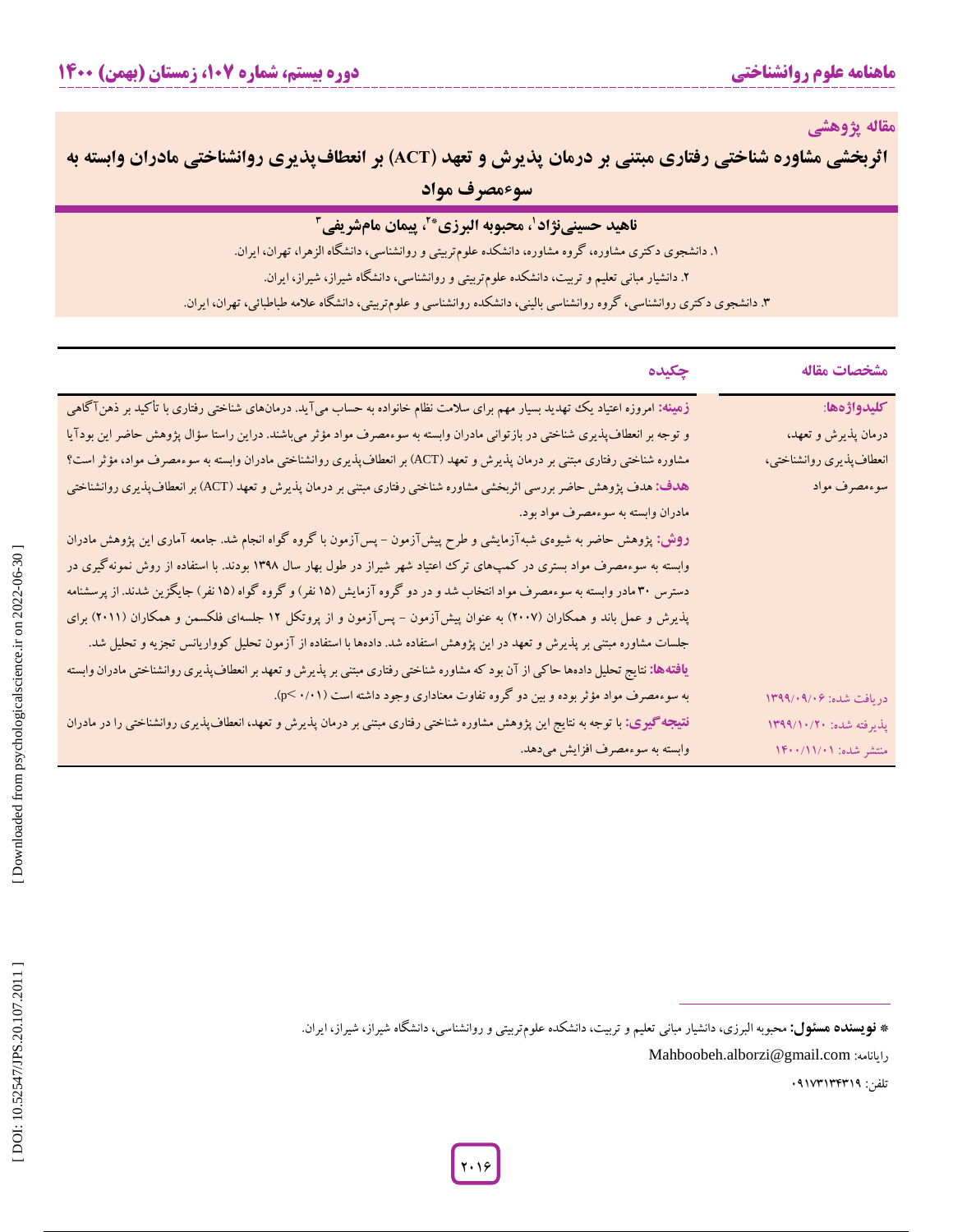#### **مقدمه**

سوءمصرف مواد 0 یکی از مشکالت قابلتوجه زیستی، روانی و اجتماعی است که امروزه بهعنوان معضلی جهانی شناخته میشود )اندرسون، 6101؛ ندرلند و لیونز، ۲۰۱۸). اعتیاد به مواد مخدر بهصورت انبوهی از پیامدهای منفی ناشی از مصرف عنوان میشود که این پیامدها هر روز شیوع بیشتری پیدا میکنند و جهان با آمار حیرتآور شیوع این پدیده، در دهة اخیر روبرو بوده است )سهرابی، مامشریفی، رافضی و اعظمی، 0302؛ بشارت، حایری و مقدمزاده، 0302(. سوءمصرف به الگوی غیر انطباقی از مصرف مواد گفته میشود که منجر به مشکلات مکرر و عوارض سوء میگردد (انجمن<br>روان، شکی آمریکا، ۲۰۱۳)؛ به عبارت دیگر؛ از دیدگاه آسیب شناسانه، هر مادهای که بعد از مصرف، فرد را دچار تغییراتی نماید که کارکردهای اجتماعی و فردی وی را مختل کند و اجتماع نیز نسبت به آن حساسیت داشته باشد، مخدر است و شخصی که چنین موادی را مصرف میکند، معتاد 6 محسوب میگردد )مامشریفی، کورانی، درتاج، حقمحمدی شراهی و سهی، 0300(. از سوی دیگر، سوءمصرف مواد یکی از مشکالت عصر حاضر است که زندگی میلیونها انسان را ویران نموده و سرمایههای کالن ملی را صرف مبارزه یا جبران صدمات ناشی از آن میکند )گرمی و همکاران، 6100؛ ایسمن، وینگارد و هوبا، 6102(. در دنیا بین 026 تا 360 میلیون نفر انواع مواد مخدر را حداقل در یک سال گذشته مصرف کردهاند )آریان و همکاران، 6161(. اگرچه سوءمصرف مواد و اعتیاد به مواد مخدر در مردان بیشتر از زنان است، اما احتمال سوءاستفادههای جسمی و جنسی در زنان معتاد بیشتر از مردان است (صادقی فسایی و جهاندار لاشکی، 0300؛ قادری، نوری و کریمی، 0302(. عالوه بر این، به دلیل نقش و مسئولیت بیشتر زنان در جامعهپذیری نسل جدید، اعتیاد زنان بهعنوان رکن و اساس خانواده تأثیری فراتر از اعتیاد مردان بر خانواده و جامعه مینهد )محسنزاده، هاشمزهی و معدنی، 0301(. مصرف مواد در زنان نسبت به مردان افزون بر عوارضی مانند بیماری و مرک، به دلیل احتمال حاملکی و بنابراین در خطر قرار کرفتن جنین آنان (تولد نوزاد با وزن کم، زایمان

زودرس، سوءتغدیه، سقط جنین یا ایجاد سندرم تر ک نوزاد) اهمیت ویژه ای دارد؛ بنابراین در برنامهریزی درمان برای معتادان، زنان کروه مهمی را تشکیل میدهند (رحیمی موقر، ملایریخواه لنگرودی، دلبرپور احمدی و امین اسماعیلی، ۱۳۹۰).

از عواملی که میتواند توان افراد را برای مقابله با اعتیاد افزایش دهد انعطافپذیری روانشناختی<sup>۳</sup> است (خدایاریفرد، حجازی و حسینینژاد، ۱۳۹۴). انعطاف پذیری روانشناختی به توانایی برقراری ارتباط با زمان حال۴ اشاره دارد و اینکه فرد بتواند بر اساس آنچه در موقعیت خاصی از او انتظار میرود رفتار خود را تغییر دهد و یا بر رفتار کنونی خود پافشاری کند، رفتاری که با ارزشهای شخصی او همخوانی دارد )وانگ و همکاران، ۲۰۱۷). انعطافپذیری روانشناختی از طریق شش فرآیند حاصل میشود که این فرآیندها عبارتاند از: پذیرش<sup>۵</sup>، خنثیسازی (گسلش)<sup>۶</sup>، خود زمینه ای<sup>۷</sup>، برقراری تماس با لحظه جاری، ارزشها<sup>۸</sup> و عمل متعهدانه<sup>۹</sup> (واتس و لوما، ۲۰۲۰). هر یک از این حوزهها بهجای آنکه فقط روشی برای دوری از آسیبدیدگی باشند به عنوان یک مهارت روانشناختی مثبت مفهوم پردازی شدهاند (شکری و مهری نیا، ۱۳۹۹). تمام شش فرآیند اصلی درمان<br>مبتنی بر پذیرش و تعهد (ACT)<sup>۱۰</sup> با هم ترکیب میشوند تا انعطاف پذیری روانشناختی را بهبود بخشند )کیوسکلی، وینکلی و مک کراکن، 6100(. جاری این انعطافپذیری بهعنوان توانایی برقراری ارتباط کامل با لحظه جهت دستیابی به اهداف ارزش مدار تعریف می شود (راماکی، بلینی، پرستی و سانتیسی، 6100(. کاهش سالمتروانی با انعطافناپذیری روانی یعنی ناتوانی در پایداری یا تغییر رفتار جهت برآوردن اهداف ارزشمدار بلندمدت ارتباط دارد )پاکنهام و همکاران، 6161(.

شریفی، موسوی و حسنی (۱۳۹۷) پژوهشی با عنوان نقش تشخیصی مدل حساسیت به تقویت، راهبردهای فرآیندی نظم جویی هیجان و انعطاف پدیری شناختی در تشخیص افراد دارای اعتیاد به اینترنت انجام دادند. طرح پژوهش، تابع تشخیص دو کروهی بود. جامعه پژوهش، دانشجویان کاربر اینترنت در دانشکاه بین|لمللی امامخمینی قزوین (۱۸ تا ۳۵ سال) بودند.<br>|<br>diffusion \*

<sup>6</sup>. diffusion

- 7 . self as context
- 8 . values
	- 9 . committed action
	- <sup>10</sup>. acceptance and commitment therapy (ACT)

<sup>1</sup>. Substance abuse

- 3 . psychological flexibility
- 4 . contact with present moment

 $\overline{a}$ 

<sup>&</sup>lt;sup>2</sup>. addicted

<sup>5</sup> . acceptance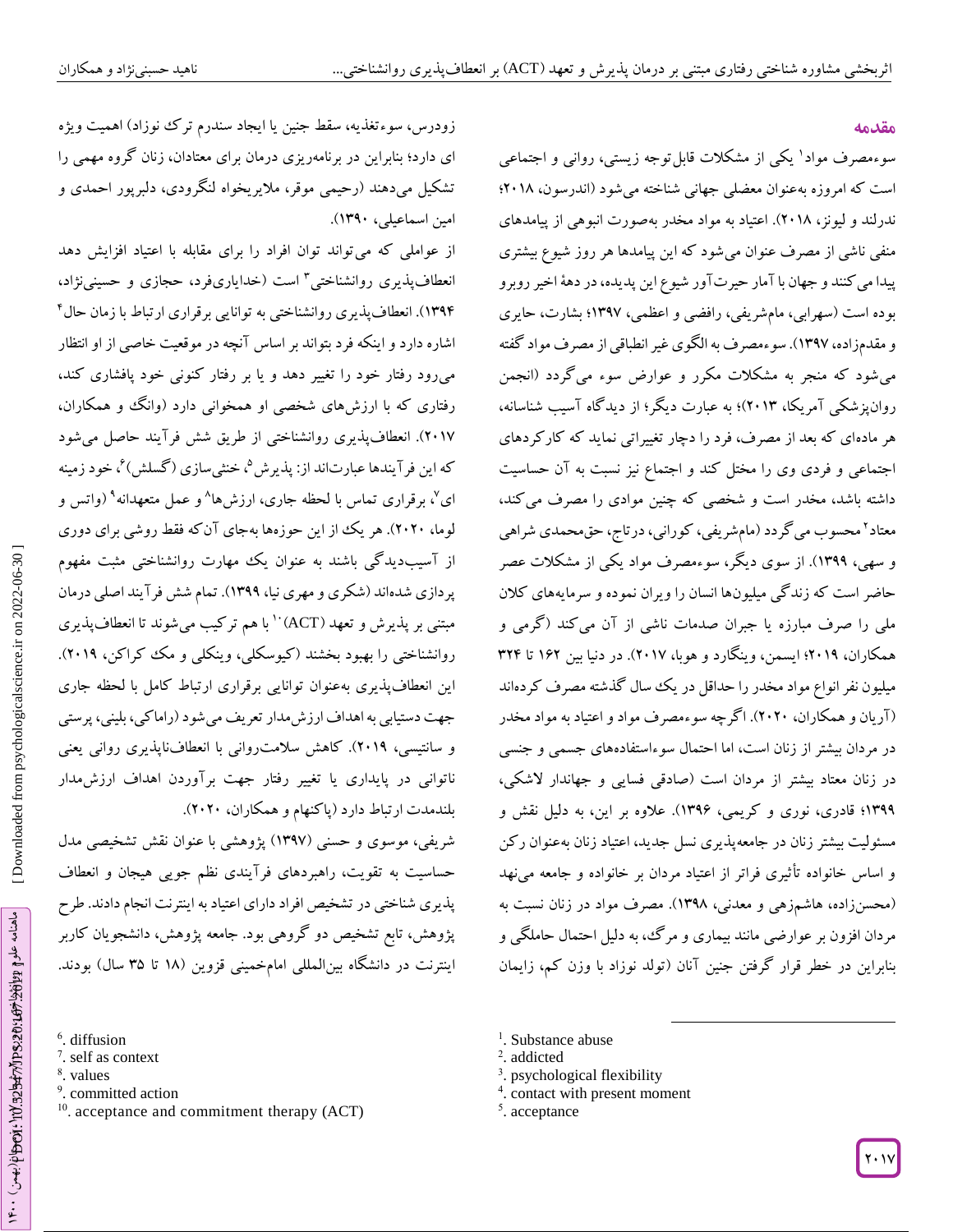همکاران، 6100(. جلسات شناخت درمانی نسل اول تمرکز بیشازحد مشاور بر روی استدلالهای ذهنی مراجع است که با اصلاح و تغییر آن از غیرمنطقی به منطقی، سعی بر نزدیک سازی تفکر مراجع با واقعیت دارد (هیز و هافمن، ۲۰۱۷)؛ اما رواندرمانی مبتنی بر پدیرش و تعهد همراه با ذهن آگاهی ' یک مداخله روانشناختی مبتنی بر تجربه است که راهبردهای مبتنی بر آکاهی و پدیرش را همراه با راهبردهای تعهد و تغییر رفتار به منظور افزایش انعطافپذیری روانشناختی به کار میگیرد )حاجی سید جوادی و همکاران، 6100(. انعطافپذیری روانشناختی به این معنی است بر اساس مقتضیات که فرد بهطور کامل با لحظات کنونی تماس داشته و وضعیتی که در آن قرار دارد متعهد شود که رفتار خود را در راستای ارزش هایی که برگزیده است تغییر یا ادامه دهد )گالستر، میر و الیب، 6102(. درمان مبتنی بر پذیرش و تعهد تلاش میکند تا مجموعه غیر قابل|نعطافی که اجتناب نامیده میشود، از بین برود. اجتناب تجربی تمایل به اجتناب از خاطرات، عواطف و افکار ناخوشایند و سایر تجارب فردی است )اسمیث، اسمیث و دایموند، 6100(. بسیاری از رفتارهای اجتناب تجربی باعث ایجاد جسمی میشوند یا مشکالت ایجاد شده در وهله اول را وخیمتر آسیب می کنند که استعمال مواد مخدر، سیگار کشیدن و نوشیدن بیش(زحد الکل نمونههایی از اجتناب تجربی خطرناک جسمیاند که اگرچه بهبود اولیه را دارند اما باعث وخیمتر شدن مشکالت میشوند و باعث میشوند نتوانیم از یک زندگی معنیدار، هدفمند و سرزنده برخوردار شویم )فلکسمن، بلکلدج و باند، ۱۳۹۸). اجتناب از محرک بیزارگر (عاطفه منفی) میتواند تقویت منفی برای رفتار ناسازگار ایجاد کند که عامل مهمی در وابستگی به مواد مخدر و پیشبینیکنندة قوی برای سیگار کشیدن و عود آن است )دوریسون و همکاران، 6161(. درمان مبتنی بر پذیرش و تعهد توسط مدیریت خدمات سوءمصرف مواد و بهداشت روانی ایالاتمتحده آمریکا<sup>۲</sup> (۲۰۱۲) در ثبت ملی خود در برنامهها و شیوههای مبتنی بر شواهد به رسمیت شناخته شده است. احمدیان، جدیپور و احمدیان )0300( در پژوهش خود به این نتیجه دست یافتند که درمان مبتنی بر پذیرش و تعهد بیشتر از درمان شناختی رفتاری بر کاهش نکرشهای ناکارآمد و باورهای غلط شناختی 2 مؤثر است. جلوداری، سوداگر و بهرامی هیدجی )0301( پژوهشی با عنوان

انتخاب نمونه با روش نمونه کیری در دسترس صورت پدیرفت. نمونهی پژوهش شامل ۹۲ شرکتکننده (۴۶=اعتیاد به اینترنت، ۴۶= عادی) بود. یافتهها نشان داد که ارزیابی مجدد و انعطاف پدیری شناختی به صورت منفی و سیستم فعال $باز، سیستم بازداری و فرونشانی به صورت مثبت به ترتیب$ قویترین رابطه را با تابع حاضر داشتند و متمایز کننده کروهها از یکدیکر بودند. به طور کلی، انعطافپدیری شناختی، راهبردهای فرآیندی نظم جویی هیجانی و حساسیت سیستمهای فعالساز و بازداری عوامل مهمی در تشخیص افراد دارای اعتیاد به اینترنت از افراد عادی هستند. زند کریمی و رمضان (۱۳۹۶) پژوهشی تحت عنوان مقایسه فراشناخت، انعطافپذیری شناختی و توجه متمرکز در افراد وابسته به متامفتامین و افراد سالم انجام دادند. 21 نفر شرکت کننده به روش نمونهگیری در دسترس انتخاب شده و به طور مساوی در گروههای افراد مبتال به سوءمصرف متامفتامین و افراد سالم قرار گرفتند. مالکهای ورودی سن، تحصیالت و مدت مصرف کنترل شدند. نتایج نشان داد که افراد مبتال به سوءمصرف متامفتامین در فراشناخت، انعطافپذیری شناختی و توجه متمرکز به میزان معنیداری ضعیفتر از افراد سالم هستند. همچنین، بیشترین تفاوت در میزان فراشناخت و سپس در توجه متمرکز بین دو گروه بود. طبق یافتههای بدست آمده، افراد وابسته به سوء مصرف متامفتامین نسبت به افراد سالم در کارکردهای اجرایی ضعف عملکردی معنیداری نشان میدهند. دانگ، هو، لین و لو )6103( در پژوهش خود به این نتیجه دست یافتند که افراد مبتلا به اختلال اعتیاد به اینترنت نسبت به افراد سالم در موقعیت جابجایی دشوار به آسان، فعالسازی مغزی بیشتری را در اینسوالی دوجانبه و ذهنی در موقعیت جابجایی دهنی آسان به دشوار نیز فعال $u$ ازی مغزی بیشتری را در پر کانئوس دوجانبه نشان میدهند که این نیز دلالت بر کاهش انعطاف پذیری شناختی بیشتر در این افراد دارد؛ بنابراین، کاهش انعطافپذیری شناختی به دلیل ایجاد مشکل در تغییر و جابجایی دهنی منابع توجهی و شناختی می تواند موجب تمر کز متورم و افراطی فرد بر استفاده از اینترنت و ویژ کیهای تقویت کنندهی آن شود. یکی ازاین نوع مداخالت درمان مبتنی بر پذیرش و تعهد است که بهعنوان

یکی از مداخالت شناختی رفتاری نسل سوم قلمداد میشود )وین و

 $\overline{\phantom{a}}$ 

るこ

، زمستان)بهمن( 012

، شماره 61

ماهنامه علوم روانشناختی، دوره



<sup>.</sup> United States Substance Abuse and Mental Health Service Administration (SAMHSA)

<sup>&</sup>lt;sup>1</sup>. mindfulness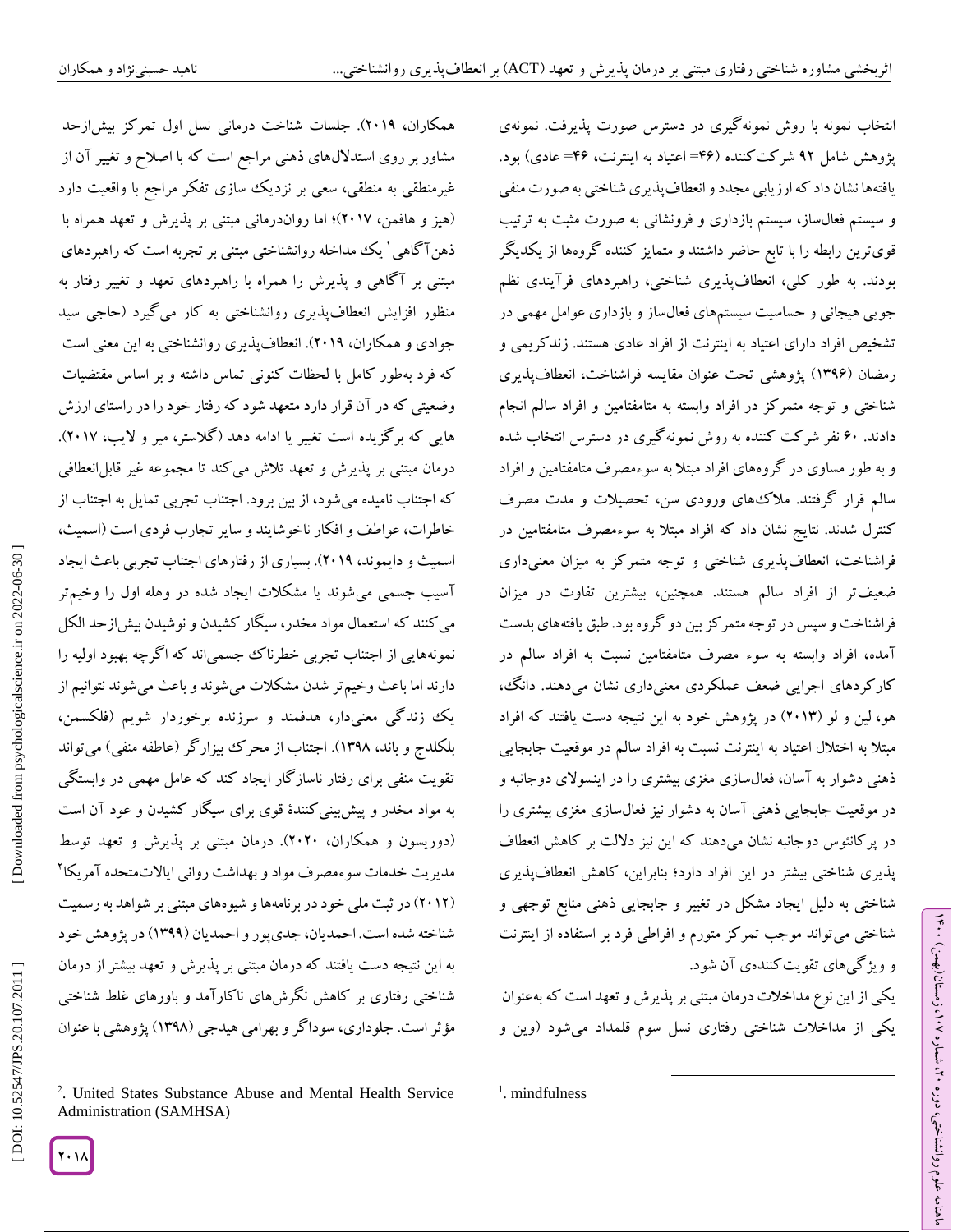رفتاری در درمان زنان زندانی مبتال به سوءمصرف مواد با 01 ماه پیگیری نتایج نشان داد که در زمینه اختالالت روانی و اجتناب در شرکتکنندگان درمان مبتنی بر پدیرش و تعهد بهتر از درمان شناختی رفتاری است و درمان مبتنی بر پذیرش و تعهد گزینه درمانی مناسب برای اعتیاد و اختالالت در زنان زندانی است.

بنابراین با توجه به مطالب مذکور مشاوره مبتنی بر پذیرش و تعهد نسل جدیدی از درمانهای شناختی رفتاری محسوب میشود که افزایش انعطافپذیری روانشناختی را هدف درمانی خود میداند. علیرغم اهمیت این نوع مشاوره، تحقیقات کمتری برای تأیید این ادعا در داخل ایران انجام گرفته است؛ بنابراین هدف از پژوهش حاضر اثربخشی مشاوره مبتنی بر پذیرش و تعهد بر انعطافپذیری در مادران وابسته به سوءمصرف مواد است و پژوهشگران به دنبال پاسخ به این سؤال پژوهشی بودند که آیا مشاوره شناختی رفتاری مبتنی بر درمان پذیرش و تعهد (ACT) بر انعطافپذیری روانشناختی مادران وابسته به سوءمصرف مواد، اثربخش است؟

# **روش**

ا**ل**ف) طرح پژوهش و شرکت کنندگان: روش پژوهش از نوع شبه آزمایشی و طرح پیش ازمون و پس ازمون با کروه کواه بود. جامعه پژوهش مادران وابسته به سوءمصرف مواد در کمپهای ترک اعتیاد شامل تمامی شهر شیراز در طول بهار سال ۱۳۹۸ بودند که از این تعداد ۳۰ نفر مادر وابسته به سوءمصرف مواد از مراکز ترک اعتیاد، به روش نمونه کیری در دسترس انتخاب شدند و در ۲ گروه آزمایش (۱۵ نفر) و گروه گواه (۱۵ نفر) جایگزین شدند. در اندازهگیری اول یک پیشآزمون برای هر دو گروه اجرا شد، سپس گروه آزمایش در معرض متغیر مستقل قرار گرفت. در پایان نیز دراندازه گیری دوم پسآزمون انجام شد. مالکها ورود به پژوهش شامل: ۱. مؤنث بودن، ۲. متاهل بودن، ۳. دارای فرزند، ۴. وابسته به سو مصرف مواد، ۵. دارای توانمندی حضور در کروه درمانی و ۶. تمایل به همکاری در پژوهش بود. ملاک خروج از پژوهش نیز عدم تمایل به ادامه شرکت در پژوهش بود.

مشاوره شناختی رفتاری مبتنی بر پذیرش و تعهد در 06 جلسة شش هفتهای و هر جلسه به صورت گروهی، به مدت 01 دقیقه برگزار شد. از محورهای جلسات مشاوره شناختی رفتاری مبتنی بر پذیرش و تعهد میتوان به؛ بررسی

اثربخشی درمان مبتنی بر پذیرش و تعهد بر انعطافپذیری روانشناختی و تنظیم شناختی هیجان در زنان دچار سرطان پستان انجام دادند. روش پژوهش شبهآزمایشی، با طرح پیشآزمون، پسآزمون و پیگیری یک ماهه و جامعه آماری زنان دچار سرطان پستان بیمارستان شهید رجائی شهر کرج به تعداد 301 نفر در سال 0302 بود. به شکل دسترس 31 نفر از بیماران بخش شیمی درمانی، انتخاب و در گروههای آزمایش و گواه جایگزین شدند. نتایج نشان داد که اجرای درمان بر انعطافپذیری روانشناختی و تمامی مؤلفههای تنظیم شناختی هیجان شامل مؤثر بوده و دستاوردهای درمانی در مرحله پیگیری پایدار مانده است. حیدری، عسگری، حیدری، پاشا و مکوندی (۱۳۹۷) پژوهشی با عنوان اثربخشی درمان مبتنی بر پدیرش و تعهد بر انعطاف پذیری روانشناختی و نشخوار فکری در بیماران با درد غیرقلبی قفسهسینه انجام دادند. این پژوهش از نوع نیمه ازمایشی به صورت پیشآزمون، پسآزمون و پیگیری دو ماه بعد با گروه کنترل بود. نمونه پژوهش به صورت در دسترس و شامل تعداد 01 بیمار مراجعه کننده به یکی از بیمارستانهای شهر تهران بود که پس از ورود به طرح، بهطور تصادفی در دو گروه آزمایش و کنترل قرار گرفتند. یافتهها نشان داد که پس از مداخله، میانگین نمرات مقیاس نشخوار فکری کاهش و انعطافپذیری روانشناختی در گروه درمانی افزایش داشت. این برتری در پیگیری دو ماه بعد نیز حفظ شده بود. اورکی، جهانی و رحمانیان )0302( پژوهشی تحت عنوان اثربخشی درمان مبتنی بر پذیرش و تعهد بر انعطافپدیری روانشناختی زنان سالمند انجام دادند. این مطالعه در قالب پژوهشی نیمه آزمایشی باطرح پیشlزمون – پسlزمون – پیگیری انجام شد. نمونهای با حجم 11 نفراز زنان سالمند مراجعهکننده به خانههای سلامت شهر تهران به صورت هدفمند انتخاب شد و به شکل تصادفی در دو کروه ازمایش و کنترل کمارده شدند. کروه ازمایش در ۸ جلسه ۴۵ دقیقهای درمان مبتنی بر پدیرش و تعهد دریافت کردند. در حالی که کروه کواه درمانی دریافت نکرد. مقایسه کروههای تحقیق تفاوت معناداری را برای کروه آزمایش که درمان اکت دریافت کرده بود نشان داد. درمان مبتنی بر پذیرش و تعهد منجر به افزایش معنیدار در انعطافپذیری روانشناختی در کروه آزمایشی نسبت به کنترل شد و این تفاوت در دوره پیگیری تداوم داشت. مندز و همکاران (۲۰۱۴) در پژوهش خود به بررسی تأثیر بلندمدت درمان مبتنی بر پذیرش و تعهد در مقایسه با درمان شناختی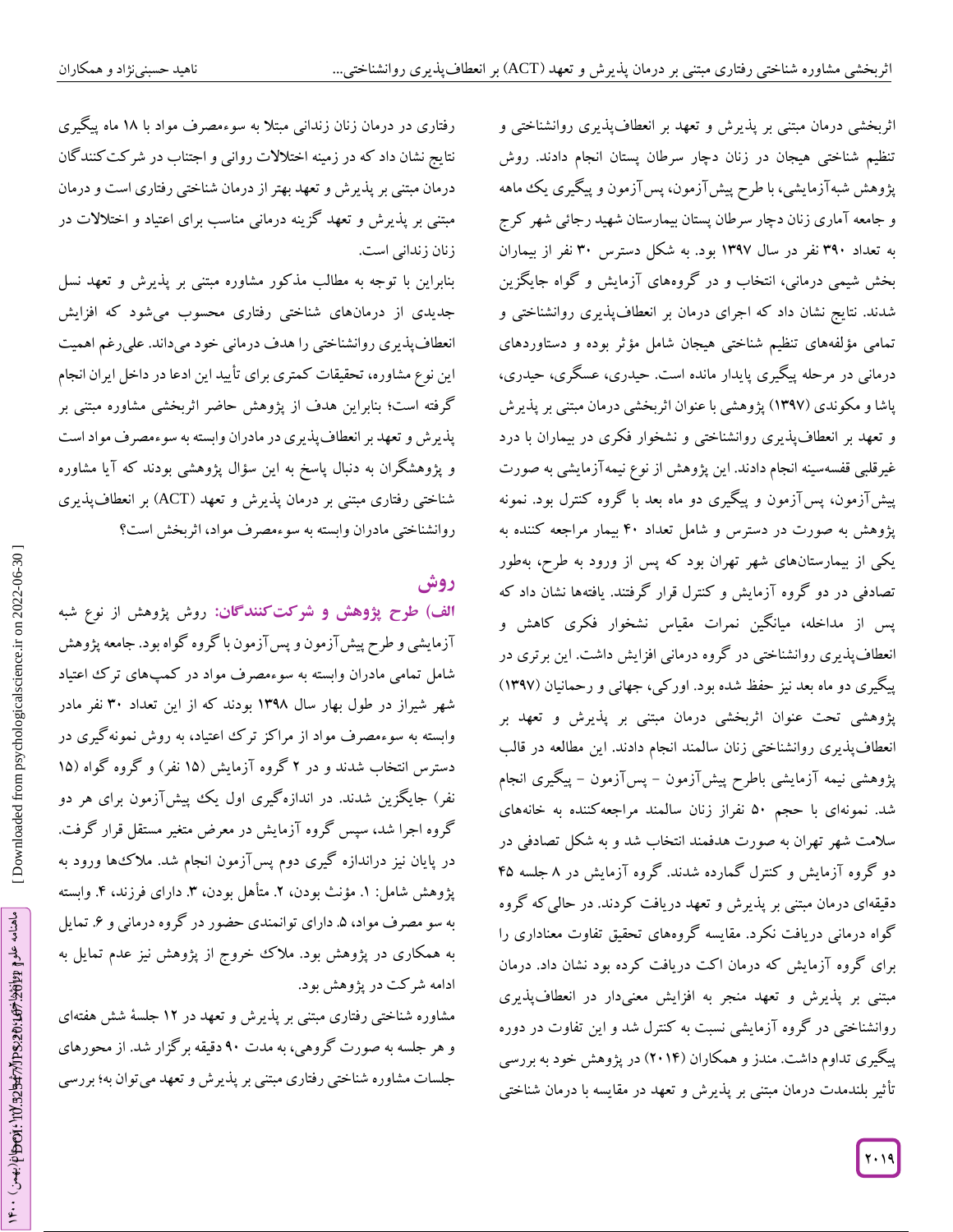تاریخچه مشکل و فرمولبندی مراجع، توضیح فلسفه درمان (ACT(، رسیدن به ناامیدی خالق و تمرینات شفافسازی ارزشها و ذهنآگاهی، بحث پیرامون رضایت از رنج، ایجاد انگیزه و فعالیت معطوف به انگیزه اشاره کرد. در پایان نیز در اندازهگیری دوم پسآزمون انجام شد. مالحظات اخالقی پژوهش حاضر به شرح ذیل بودند: .0 کلیه پاسخدهندهها بهصورت کتبی اطالعاتی در مورد پژوهش دریافت کرده و در صورت تمایل در پژوهش مشارکت مینمودند. ۲. این اطمینان به آزمودنیها داده شد که تمام اطالعات محرمانه هستند و برای امور پژوهشی مورد استفاده قرار خواهند گرفت. ۳. بهمنظور رعایت حریم خصوصی، نام و نامخانوادگی شرکتکنندگان ثبت نشد. ۴. برای اطمینان از روند کار، کلیه پرسشنامهها توسط خود پژوهشگر اجرا شد.

#### **یافتهها**

るこ

، زمستان)بهمن( 012

، شماره 61

ماهنامه علوم روانشناختی، دوره

جدول ۱ اطلاعات مربوط به میانگین و انحراف معیار نمرات انعطاف پدیری روانشناختی دو گروه آزمایش و گواه در پیشآزمون و پسآزمون را نشان

میدهد. میانگین و انحراف استاندارد نمرات انعطافپذیری روانشناختی در پیش آزمون و پس آزمون کروه کواه به ترتیب (۱۴/۴۰ و ۱۶/۹۳) و (۱۶/۹۳ و ۲۵۲) است و میانگین و انحراف استاندارد نمرات در پیش آزمون و پس ازمون کروه آزمایش به ترتیب (۱۴/۲۰ و ۲/۰۷) و (۲۶/۵۳ و ۱/۹۲) است. از آنجا که استفاده از تحلیل کوواریانس نیازمند رعایت مفروضهها است لذا مفروضههای آن مورد بررسی قرار گرفت. عدم معناداری آزمون لوین در متغیر انعطافپذیری روانشناختی (۱۱/۰=F)، نشان میدهد که مفروضه یکسانی واریانس۱ها برقرار است (۰/۰۵ <p). از سوی دیگر عدمهعناداری مقدار باکس برای متغیر انعطافپذیری روانشناختی (Box's= ۲۰/۱۴) هم نشاندهنده همسانی ماتریس کوواریانسها، به عنوان یکی از مفروضات<br>آزمون تحلیل کوواریانس برقرار است (۰/۰۵–p). آزمون کالموگروف –<br>اسمیرنوف با (آماره ۰/۲۹ و ۰/۰۵–p) برای بررسی نرمال بودن توزیع<br>نمرات انعطافپذیری روانشناختی حاکی از بنابراین با توجه به رعایت مفروضههای استفاده از آزمون تحلیل کوواریانس، برای تحلیل یافتهها از این آزمون استفاده شد

**پسآزمون گواه در پیشآزمون و . آمارههای توصیفی انعطافپذیری روانشناختی دو گروه آزمایش و جدول0**

| يس آزمون         |         |                  |         | پیشآزمون |                         |
|------------------|---------|------------------|---------|----------|-------------------------|
| انحراف استاندارد | ميانگين | انحراف استاندارد | ميانكين | گر وهها  | متغير                   |
| $Y/\Delta Y$     | ۱۶/۹۳   | 1/98             | 1F/F.   | گو اه    |                         |
| 1/92             | 79105   | 71.V             | 1F/Y    | آزمايش   | انعطاف پذیری روانشناختی |

**. تحلیل کوواریانس مرتبط با بررسی اثرات مشاوره مبتنی بر پذیرش و تعهد بر انعطافپذیری روانشناختی جدول6**

| توان آزمون                 | sig                  | F      | مجموع مجذورات درجهٔآزادی میانگین مجذورات |        |                                      |
|----------------------------|----------------------|--------|------------------------------------------|--------|--------------------------------------|
| $\cdot$ / $\cdot$ $\Delta$ | .1Y                  |        | .79YY                                    | .79YY  | اثر پیش آزمون انعطافپذیری روانشناختی |
| $\cdot/\Lambda r$          | $\cdot$ / $\cdot$ \* | 147/60 | $P$ $N$ $P$ $N$ $N$                      | 9A9/NA | اثر مداخله                           |

با توجه به جدول ۲ و با تأکید بر مقدار F به دست آمده در منبع تغییرات گروه (۱۳۲/۴۵ =F) در سطح (۰/۰۵ >p) که در راستای اثرات مشاوره مبتنی بر پذیرش و تعهد میپردازد میتوان مطرح نمود که مشاوره مبتنی بر پذیرش و تعهد بر انعطافپذیری روانشناختی مادران مبتال به سوءمصرف مواد مؤثر بوده و با مالحظه میانگینهای دو گروه و مقدار مجذور اتا، به این نتیجه میرسیم که ۰/۸۳ واریانس انعطافپذیری روانشناختی مادران وابسته به سوءمصرف مواد، از طریق حضور یا عدم حضور در جلسات مشاوره گروهی مبتنی بر پذیرش و تعهد تبیین میگردد. تحلیل کوواریانس

تک متغیری نشان داد که بین گروههای آزمایش و گواه از لحاظ انعطاف<br>پذیری روانشناختی تفاوت معناداری وجود دارد.<br>**بحث و نتیجه گیری** 

هدف از انجام این پژوهش بررسی اثربخشی مشاوره شناختی رفتاری مبتنی بر پذیرش و تعهد )ACT )بر انعطافپذیری روانشناختی مادران وابسته به سوءمصرف مواد بود. فرضیه پژوهش مبنی بر اینکه مشاوره مبتنی بر پذیرش و تعهد باعث افزایش انعطافپذیری روانشناختی در مادران وابسته به

Downloaded from psychologicalscien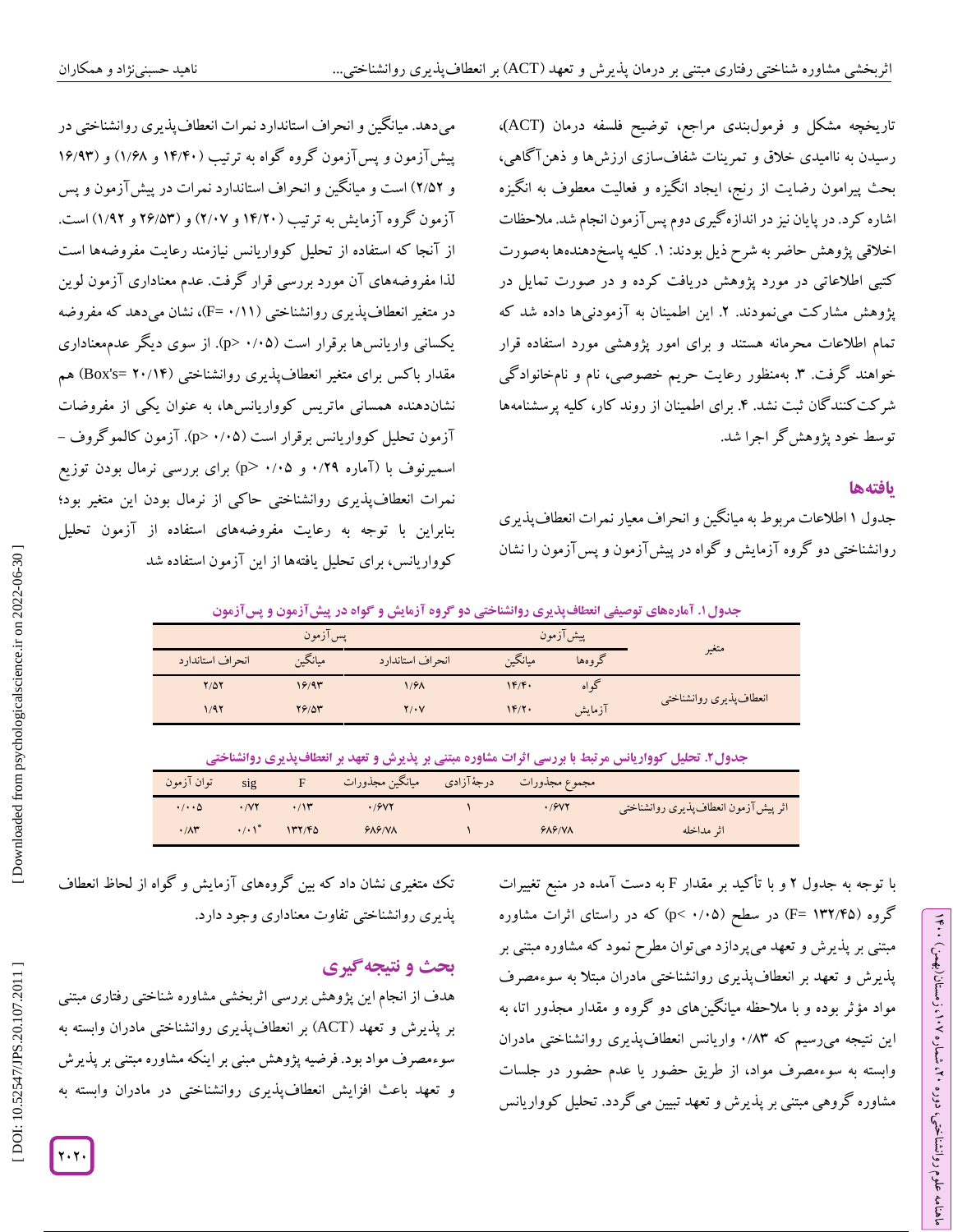سوءمصرف مواد میشود، مورد تأیید قرار گرفت. نتایج این پژوهش با نتایج پژوهشهای پیشین همسو بود (احمدیان، جدیپور و احمدیان، ۱۳۹۹؛ خدایاریفرد، حجازی و حسینی $\mathfrak{t}$ ۰۱۴؛ مندز و همکاران، ۲۰۱۴؛ کالنترهرمزی، بیژنی و حسینینژاد، 0303؛ کیانی، قاسمی و پورعباس، 0300؛ پترسن و زتل، 6110(.

احمدیان، جدی $_{\rm q}$ ر و احمدیان (۱۳۹۹) در پژوهش خود به این نتیجه رسیدند که درمان مبتنی بر پدیرش و تعهد بیشتر از درمان شناختی – رفتاری بر کاهش نکرشهای ناکار آمد و باورهای غلط شناختی در افراد با درمان نگهدارنده متادون مؤثر است. خدایاریفرد، حجازی و حسینینژاد )0300( در پژوهش خود به این نتیجه دست یافتند که مشاوره شناختی رفتاری مبتنی<br>بر پذیرش و تعهد بر خودکارآمدی و رضایت زناشویی زنان وابسته به سوءمصرف مواد دارای فرزند و همسر مؤثر بوده و بین دو کروه تفاوت معناداری وجود داشته است. آنها بیان کردند که مشاوره مبتنی بر تعهد و پذیرش، خودکارآمدی و رضایت زناشویی را در زنان وابسته به سوءمصرف مواد دارای فرزند و همسر افزایش میدهد. پترسن و زتل (۲۰۰۹) به مقایسه درمان مبتنی بر پذیرش و تعهد و درمان به طور معمول<sup>۱</sup> در 60 فرد افسرده و معتاد به سوءمصرف مواد پرداختند، نتایج نشان داد که شرکتکنندگان درمان مبتنی بر پذیرش و تعهد در دوره درمانی کوتاهتر از همتایان خود بهبود یافتند.

در تبیین این نتایج میتوان اذعان کرد که از آنجایی که انعطافپذیری روانشناختی هدف درمان شناختی رفتاری مبتنی بر پدیرش و تعهد است، اثربخش تر بودن این نوع از درمان در بهبود انعطافپذیری روانشناختی را، نسبت به درمان شناختی رفتاری صرف انتظار میرود. درمان مبتنی بر پذیرش و تعهد نشان داده است که در اختالالت مرتبط با سوءمصرف مواد سودمند است )توراستون، هال، تیمرمن و امریک، 6102(. در واقع از چشم انداز درمان مبتنی بر پذیرش و تعهد تمامی اختالالت به ظاهر متفاوت به لحاظ عملکردی یک ویژگی رایج را به اشتراک میگذارند و آن تلاش های فردی در جهت گواه یا کاهش وقایع شخصی بیزارکننده است که اجتناب تجربی نامیده میشود )اسمیث، اسمیث و دایموند، 6100(. درمان مبتنی بر پذیرش و تعهد بر این فرض عمل میکند که اجتناب از تجارب خاص ناخوشایند )افکار، احساسات و هیجانات شخصی( فراگیر است که

 $\overline{\phantom{a}}$ 

این امر بیماریزا است و منجر به ترک درمان و مصرف بیشتر مواد میشود )استوتز، ماسودا و ویلسون، 6106(. در واقع سوءمصرف مواد یا الکل راه های اضافی اجتناب یا فرار از رویدادهای شخصی ناخوشایند را نشان می دهند )بیات و بیات، 0300(. درمان مبتنی بر پذیرش و تعهد در تالش است تا هدف را از اجتناب هیجانات ناخوشایند به تجربه کامل این هیجانات تغییر دهد. این تجربیات در خدمت رسیدن به اهداف ارزشمند شخصی است )فنایی و سجادیان، 0301(. در واقع هدف درمان توانایی شکل دادن به مهارتهای مرتبط با پذیرش در جهت کاهش اجتناب و افزایش انعطاف پذیری شناختی و رفتاری است. پذیرش در درمان مبتنی بر پذیرش و تعهد به معنای خواستن احساسات و تجارب ناخوشایند و تحمل یا مقاومت در برابر آنها نیست، بلکه به معنای تمایل جهت تجربه کردن احساسات و تجارب اضطراب اوری است که فرد در فرآیند رفتار بر اساس ارزشهای خود با آنها مواجه می شود؛ بنابراین پدیرش در مقابل اجتناب تجربی قرار میگیرد که یکی از اجزای اصلی عدم انعطافپذیری روانشناختی است )فلکسمن، بلکلدج و باند، 0301(. در این درمان مصرفکنندگان مواد می توانند تجربیات خود را بپذیرند و تحمل خود را افزایش دهند و به همان میزان از تجربیات قبلی و افکار مصرف خود فاصله بگیرند. در حقیقت، بهکارگیری سازوکارهای رویکرد درمانی پذیرش و تعهد همچون پذیرش، تجربه زمان حال، مشاهده افکار بدون قضاوت و درگیر شدن با آن انعطاف پذیری را افزایش میدهد و این امر توانایی فرد را برای کنار آمدن با افکار اضطرابآمیز، وسوسه مصرف مواد و عوارض ترک بهعنوان شاخصهای اصلی در تداوم مصرف، افزایش میدهد. با توجه به ماهیت و هدف مشاوره ی مبتنی بر پذیرش و تعهد و همچنین تأکید خاص این درمان بر انعطافپذیر روانشناختی، به نظر قابل توجیه است که مشاوره مبتنی بر پذیرش و تعهد باعث افزایش انعطافپذیری روانشناختی در مادران وابسته به سوءمصرف مواد شود.

بدین ترتیب، نتایج این پژوهش شناخت ما را از اتربخشی مشاوره مبتنی بر پذیرش و تعهد در مادران مبتلا به سوءمصرف مواد گسترش میدهد. از محدودیتهای این پژوهش میتوان به محدودیت دسترسی به جامعه گستردهای از مادران وابسته به سوءمصرف موادو عدمامکان انتخاب نمونه تصادفی اشاره کرد. محققان پیشنهاد می کنند که برنامه مشاوره شناختی

<sup>1</sup> . Treatment As Usual (TAU)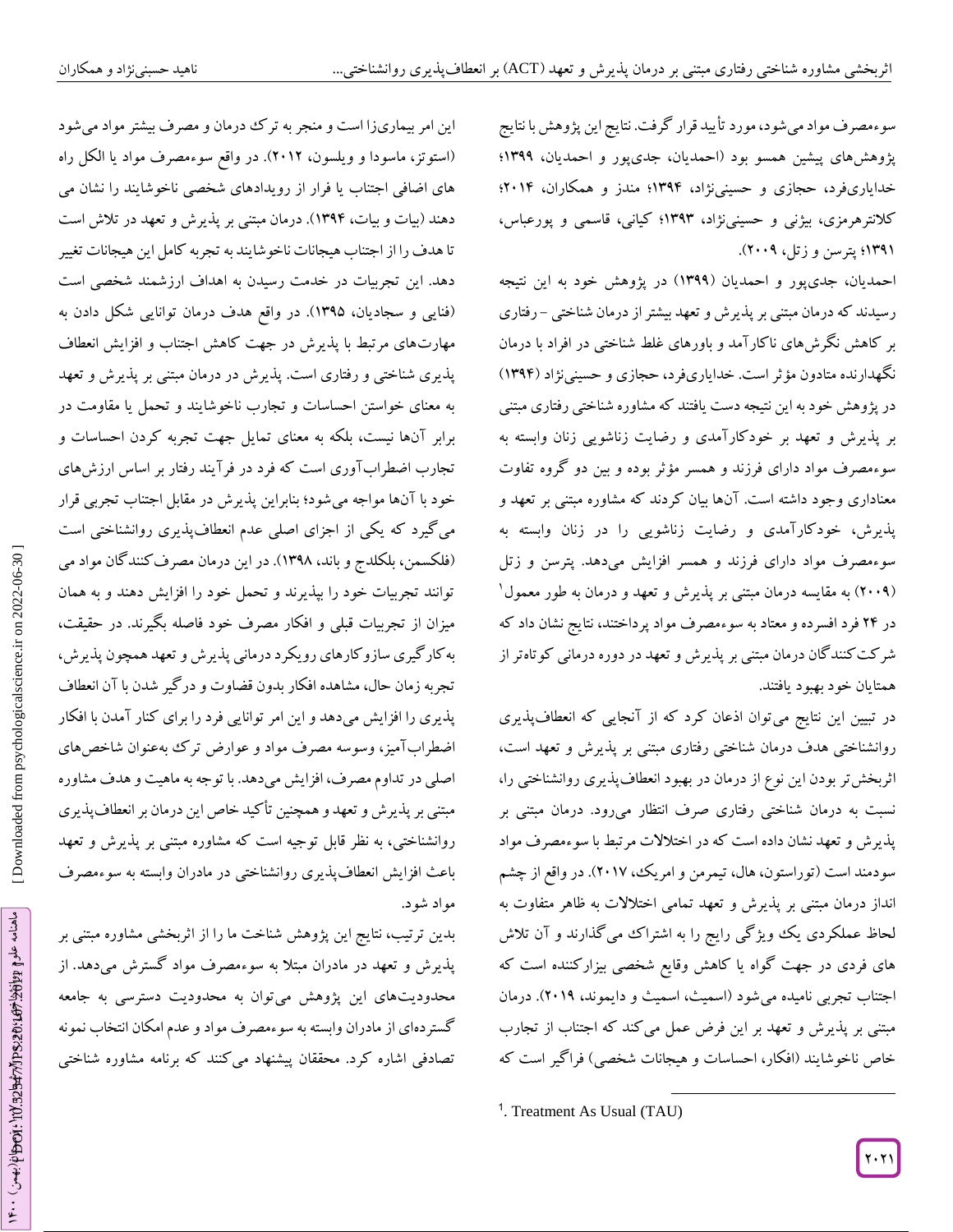رفتاری مبتنی بر درمان پدیرش و تعهد توسط سایر محققان برای آزمون اثربخشی آن در سایر مؤلفههای روانشناختی بکار کرفته شود. همچنین کاهش برنامه برای گردد روانشناسان و مشاوران از این سوءمصرف مواد در کلینیک<sup>ی</sup>های ترک اعتیاد استفاده نمایند.<br>هل<del>احضات اخلاق</del>ی

**پیروی از آ صول اخلاق پژوهش: ای**ن مقاله برگرفته از پایاننامه کار شنا سی ار شد نویسنده اول است و با آگاهی همهی نویسندگان دیگر ارسال شده است.

<mark>مالی:</mark> پژوهش حا ضــر پژوهشــی مســتقل بوده که بدون حمایت مالی ســازمان خاصی صورت گرفته است. **حامی**

<mark>نقش هو یک از نویسندگان:</mark> نویسنده اول این پژوهش محقق اصلی است. نویسنده

دوم پژوهش استاد راهنمای پایاننامه و نویسنده سوم تحلیلگر آماری پژوهش است. تضاد منافعی وجود نداشت. **تضاد منافع:**

**` تسکر و قدردانی:** از تمامی مسئولان کمپهای ترک اعتیاد شهر شیراز که در طول پروژه با پژوهشگران همکاری داشتند صمیمانه تشکر میشود.

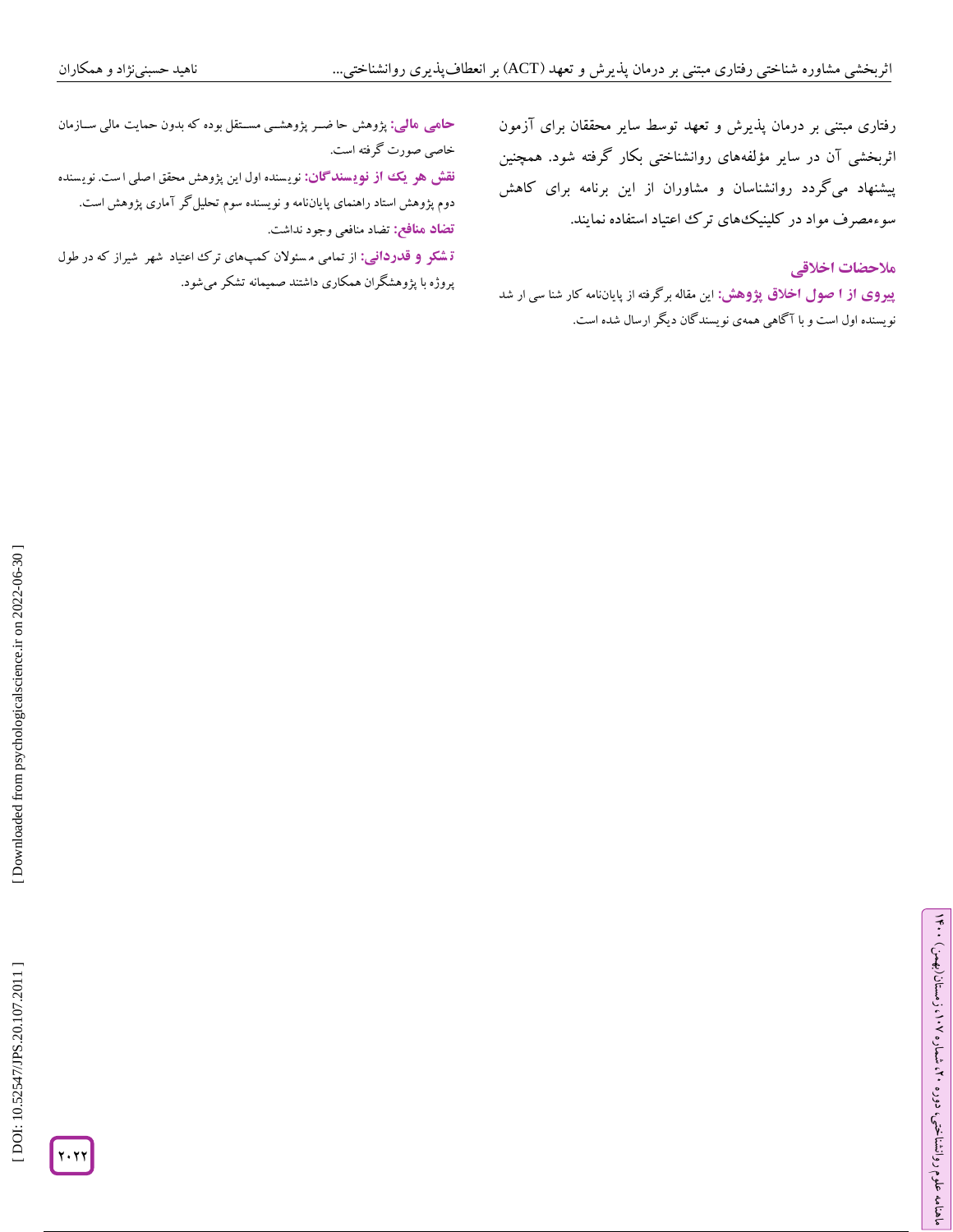## **References**

- Abasi, E., Fti, L., Molodi, R., & Zarabi, H. (2012). Psychometric properties of Persian Version of Acceptance and Action Questionnaire – II. *Psychological Methods and Models*, 2(10), 65 - 80. (Persian). [\[Link\]](http://jpmm.miau.ac.ir/article_61.html?lang=en)
- Ahmadian H, Jedipour S, & Ahmadian H. (2020). Comparison of the Effectiveness of Cognitive - Behavioral Therapy and Acceptance and Commitment Therapy on Reducing Dysfunctional Attitudes and Cognitive Misconceptions in People with Methadone Maintenance Treatment. Etiadpajohi, 14 (56), 287 -312. (Persian). [\[Link\]](https://etiadpajohi.ir/article-1-2118-fa.html)
- American Psychiatric Association. (2013). Avoidant personality disorder. In *Diagnostic and statistical manual of mental disorders* (5th ed). [\[Link\]](https://www.psychiatry.org/patients-families/personality-disorders/what-are-personality-disorders)
- Andersen, S. L. (2018). Stress, sensitive periods, and substance abuse. *Neurobiology of stress*, 10, 100140[. \[Link\]](https://doi.org/10.1016/j.ynstr.2018.100140)
- Aryan, N., Banafshe, H. R., Farnia, V., Shakeri, J., Alikhani, M., Rahimi, H., Sehat, M., Mamsharifi, P., Ghaderi, A., & Omidi, A. (2020). The therapeutic effects of methylphenidate and matrix methylphenidate on addiction severity, craving, relapse and mental health in the methamphetamine use disorder. *Substance abuse treatment, prevention, and policy*, 15(1), 72. [\[Link\]](https://substanceabusepolicy.biomedcentral.com/articles/10.1186/s13011-020-00317-y)
- Bayat, F., & Bayat, L. (2016). Structural Relations of the Tendency to Drug Abuse and Behavioral Inhibition/Activation Systems: Mediating Role of Personality Traits, Alexithymia and Attachment Styles. Journal of Research in Psychological Health, 9(4), 47 -61. (Persian). [\[Link\]](https://rph.khu.ac.ir/article-1-2615-fa.html)
- Besharat, M., Hayeri, M., & Moghadamzade A. (2018). Predicting role of alexithymia and perceived social support in medicinal, motivational and combined (medicinal -motivational) treatment of substance abuse. *The Journal of Psychological Science*, 17(65), 21 -45. (Persian). [\[Link\]](https://psychologicalscience.ir/article-1-106-fa.html)
- Daniels, J., Netherland, J. C., & Lyons, A. P. (2018). White Women, U.S. Popular Culture, and Narratives of Addiction. *Contemporary Drug Problems* , *45*(3), 329 –346. [\[Link\]](https://journals.sagepub.com/doi/abs/10.1177/0091450918766914?journalCode=cdxa)
- Dong, G., Hu, Y., Lin, X., & Lu, Q. (2013). What makes Internet addicts continue playing online even when faced by severe negative consequences? Possible explanations from an fMRI study. *Biological Psychology, 94*, 282 -289. [\[Link\]](https://pubmed.ncbi.nlm.nih.gov/23933447/)
- Dorison, C. A., Wang, K., Rees, V. W., Kawachi, I., Ericson, K., & Lerner, J. S. (2020). Sadness, but not

all negative emotions, heightens addictive substance use. *Proceedings of the National Academy of Sciences of the United States of America* , *117*(2), 943 –949. [\[Link\]](https://pubmed.ncbi.nlm.nih.gov/31888990/)

- Eiseman, S., Wingard, J. A., & Huba, G. J. (2017). *Drug abuse: Foundation for a psychosocial approach*. Routledge Press. [\[Link\]](https://www.routledge.com/Drug-Abuse-Foundation-for-a-Psychosocial-Approach/Eiseman-Wingard-Huba/p/book/9780895030399)
- Fanaei, S., & Sajjadian, I. (2016). The Effectiveness of Acceptance and Commitment Therapy on Experiential Avoidance in Overweight Individuals. *Journal of Research in Behavioural Sciences*, 14(2), 146 -153. (Persian)[. \[Link\]](https://rbs.mui.ac.ir/article-1-459-fa.html)
- Flexman, P. E; Blackcledge, J. T., & Frank, B. (2011). Acceptance and commitment -based therapy: Distinctive features of cognitive and behavioral therapy. Translated by Mohammad Khodayari Fard and Nahid Hosseini Nejad (2019). Tehran: University of Tehran Press. (Persian). [\[Link\]](https://www.routledge.com/Acceptance-and-Commitment-Therapy-Distinctive-Features/Flaxman-Blackledge-Bond/p/book/9780415450669)
- Garami, J., Valikhani, A., Parkes, D., Haber, P., Mahlberg, J., Misiak, B., Frydecka, D., & Moustafa, A. A. (2019). Examining Perceived Stress, Childhood Trauma and Interpersonal Trauma in Individuals With Drug Addiction. *Psychological Reports* , *122*(2), 433 –450. [\[Link\]](https://pubmed.ncbi.nlm.nih.gov/29569991/)
- Ghaderi, S., Nouri, R., Karimi, J. (2017). Etiology of Women's addiction (A Comparative Study). *Journal of Social Problems of Iran*, 8(1), 139 -162. (Persian)[. \[Link\]](https://ijsp.ut.ac.ir/article_64137.html?lang=en)
- Gloster, A., Meyer, A., & Lieb, R. (2017). Psychological flexibility as a malleable public health target: Evidence from a representative sample. *Journal of contextual behavioral science*, 6, 166 -171. [\[Link\]](https://www.sciencedirect.com/science/article/abs/pii/S2212144717300066)
- Haji Seyed Javadi, T., Aghareb Parast, N., Shahsavani, S., Chehraghi, M. J., Razavi, L., Rahmani, S., & Nejati, S. (2019). Comparison of the Effectiveness of Mindfulness-Based Stress Reduction Group Therapy With Acceptance and Commitment Therapy on Severity of Pain and Health -Related Quality of Life in Patients With Migraine. *International Clinical Neuroscience Journal* , *6*(3), 111 -117. [\[Link\]](https://journals.sbmu.ac.ir/Neuroscience/article/view/25636)
- Hayes, S. C., & Hofmann, S. G. (2017). The third wave of cognitive behavioral therapy and the rise of process based care. *World psychiatry: official journal of the World Psychiatric Association (WPA)* , *16*(3), 245 – 246. [\[Link\]](https://www.ncbi.nlm.nih.gov/pmc/articles/PMC5608815/)
- Heidari, F., Asgari, P., Heidari, A., Pasha, R., & Makvandi, B. (2018). The Effectiveness of acceptance and commitment therapy on psychological flexibility and rumination in patients with non -cardiac chest pain. Middle *Eastern*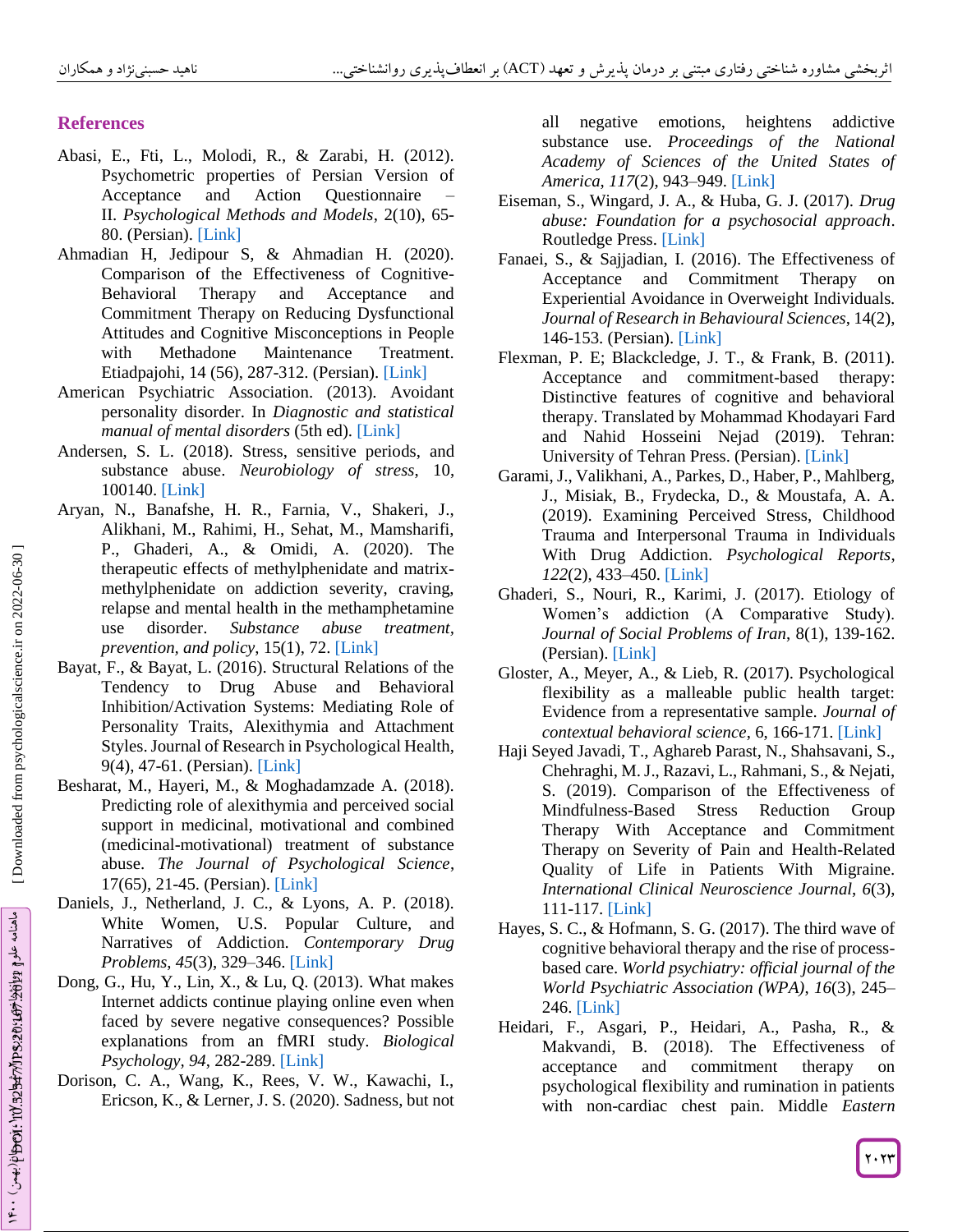*Journal of Disability Studies*, 8, 46 -46. (Persian). [\[Link\]](https://jdisabilstud.org/article-1-891-fa.html)

- Jelodari, S., Sodagar, S., & Bahrami Hidaji, M. (2020). The effectiveness of Acceptance and Commitment Therapy (ACT) on psychological flexibility and cognitive emotion regulation in women with breast cancer. *Journal of Applied Psychology*, 13(4), 527 - 548. (Persian). [\[Link\]](https://apsy.sbu.ac.ir/article_97266.html?lang=en)
- Kalantar Hormoz, A., Bijani, J., & Hossaini Nejad, N. (2015). Effectiveness of cognitive -behavioral group therapy on self-efficacy and self -esteem in substance -Abusing Spouses. Journal of Counseling Research, 13 (52), 91 -108. (Persian). [\[Link\]](http://irancounseling.ir/journal/article-1-112-fa.html&sw=)
- Kioskli, K., Winkley, K., & McCracken, L. (2019). Might psychological flexibility processes and Acceptance and Commitment Therapy (ACT) apply in adults with painful diabetic neuropathy? A cross -sectional survey. *Journal of contextual behavioral science, 13*, 66 -73. [\[Link\]](https://www.sciencedirect.com/science/article/abs/pii/S2212144719300456)
- MamSharifi P, Koorani Z, Dortaj F, Haghmohamadi Sharahi G, Sohi M. Addiction prone prediction modeling based on meta -cognitive beliefs and sensation seeking: the mediating role of big five personality traits. *The Journal of Psychological*  Science, 19(94), 1219-1230. (Persian). [\[Link\]](https://psychologicalscience.ir/article-1-753-fa.html)
- Menéndez, A. G., García, P. F., Lamelas, F. R., & Lanza, p. V. (2014). Long -term outcomes of Acceptance and Commitment Therapy in drug -dependent female inmates: A randomized controlled trial. *International Journal of Clinical and Health Psychology*, 14 (1), 18–27. [\[Link\]](https://www.sciencedirect.com/science/article/pii/S169726001470033X)
- Mohsenzadeh, T., hashemzehi, N., & Madani, S. (2019). Sexuality Social Factors on the needs of addicted women for treatment) (Analysis of the narratives of women staying for the Recovery centers in Tehran province). *Women and Family Studies*, 12(43), 105 - 123. (Persian). [\[Link\]](http://jwsf.iaut.ac.ir/article_668807.html?lang=en)
- Oraki, M., Jahani, F., & Rahmanian, M. (2018). The effectiveness of acceptance and commitment therapy (ACT) on the psychological flexibility of the elderly women. *Journal of Clinical Psychology*, 10(1), 47 -56. (Persian). [\[Link\]](https://jcp.semnan.ac.ir/article_3027.html?lang=en)
- Pakenham, K. I., Landi, G., Boccolini, G., Furlani, A., Grandi, S., & Tossani, E. (2020). The moderating roles of psychological flexibility and inflexibility on the mental health impacts of COVID -19 pandemic and lockdown in Italy. *Journal of contextual behavioral science*, 17, 109 –118. [\[Link\]](https://www.ncbi.nlm.nih.gov/pmc/articles/PMC7370913/)
- Petersen. C., L. & Zettle, R. D. (2009). Treating Inpatients with Comorbid Depression and Alcohol Use Disorders: A Comparison of Acceptance and

Commitment Therapy versus Treatment as Usual . *The Psychological Record*, 2009, 59, 521 –536. [\[Link\]](https://psycnet.apa.org/record/2009-21506-002)

- Rahimi Movaghar, A., Malayerikhah Langroodi, Z., Delbarpour Ahmadi, S., & Amin Esmaeili, M. (2011). A Qualitative Study of Specific Needs of Women for Treatment of Addiction. *Iranian Journal of Psychiatry and Clinical Psychology*, 17 (2), 116 -125. (Persian). [\[Link\]](http://ijpcp.iums.ac.ir/browse.php?a_id=1345&sid=1&slc_lang=fa)
- Ramaci, T., Bellini, D., Presti, G., & Santisi, G. (2019). Psychological Flexibility and Mindfulness as Predictors of Individual Outcomes in Hospital Health Workers. *Frontiers in psychology*, 10, 1302. [\[Link\]](https://www.ncbi.nlm.nih.gov/pmc/articles/PMC6582771/)
- Sadeghi Fasaei, S., & Jahandar lashaki, Z. (2020). A Qualitative Study of Addiction in Women. *Journal of policing& social studies of women & family,* 8(1), 24 -43. (Persian). [\[Link\]](http://pssw.jrl.police.ir/article_93826.html?lang=en)
- SAMHSA (2012). Model Programs. Effective Substance Abuse and Mental Health Programs for Every. Available from: http://modelprograms.samhsa.gov [retrieved 7 Oct 2013] [\[Link\]](http://modelprograms.samhsa.gov/)
- Sharifi, P., Mousavi, S. A., & Hasani, J. (2018). The Discriminational Role of Reinforcement sensitivity theory, Emotion Regulation Processes Strategies and Cognitive Flexibility in Discrimination of People with Internet Addiction. *Journal of Cognitive Psychology*, 6(2), 51 -60. (Persian). [\[Link\]](https://jcp.khu.ac.ir/article-1-2987-fa.html)
- Shokri, L., & Mehri Nia, F. (2020). Effectiveness of self differentiation training on psychological resilience and feeling entrapment in the mothers of the children with attention deficit and hyperactivity disorder (ADHD). *The Journal of Psychological Science,* 19(92), 1031 -1040. (Persian). [\[Link\]](https://psychologicalscience.ir/article-1-362-fa.html)
- Smith, B.M., Smith, G., & Dymond, S. (2019). Relapse of anxiety -related fear and avoidance: Conceptual analysis of treatment with acceptance and commitment therapy. *Journal of the experimental analysis of behavior*. 113(1), 7 - 104. [\[Link\]](https://onlinelibrary.wiley.com/doi/abs/10.1002/jeab.573)
- Sohrabi, F., Mamsharifi, P., Rafezi, Z., & A'azami, Y. (2019). Predicting Addiction Potential based on Mental Health, Social Support and Neuroticism and Agreeableness Personality Traits. *Iranian Journal of Psychiatric Nursing*. 6 (6), 57 -66. (Persian). [\[Link\]](http://ijpn.ir/article-1-1075-fa.html)
- Stotts, A. L., Masuda, A., & Wilson, K. (2009). Using Acceptance and Commitment Therapy during Methadone Dose Reduction: Rationale, Treatment Description, and a Case Report. *Journal of school Health*. 16(2), 205 –213. [\[Link\]](https://www.ncbi.nlm.nih.gov/pmc/articles/PMC2902188/)

[Downloaded from psychologicalscience.ir on 2022-06-30]